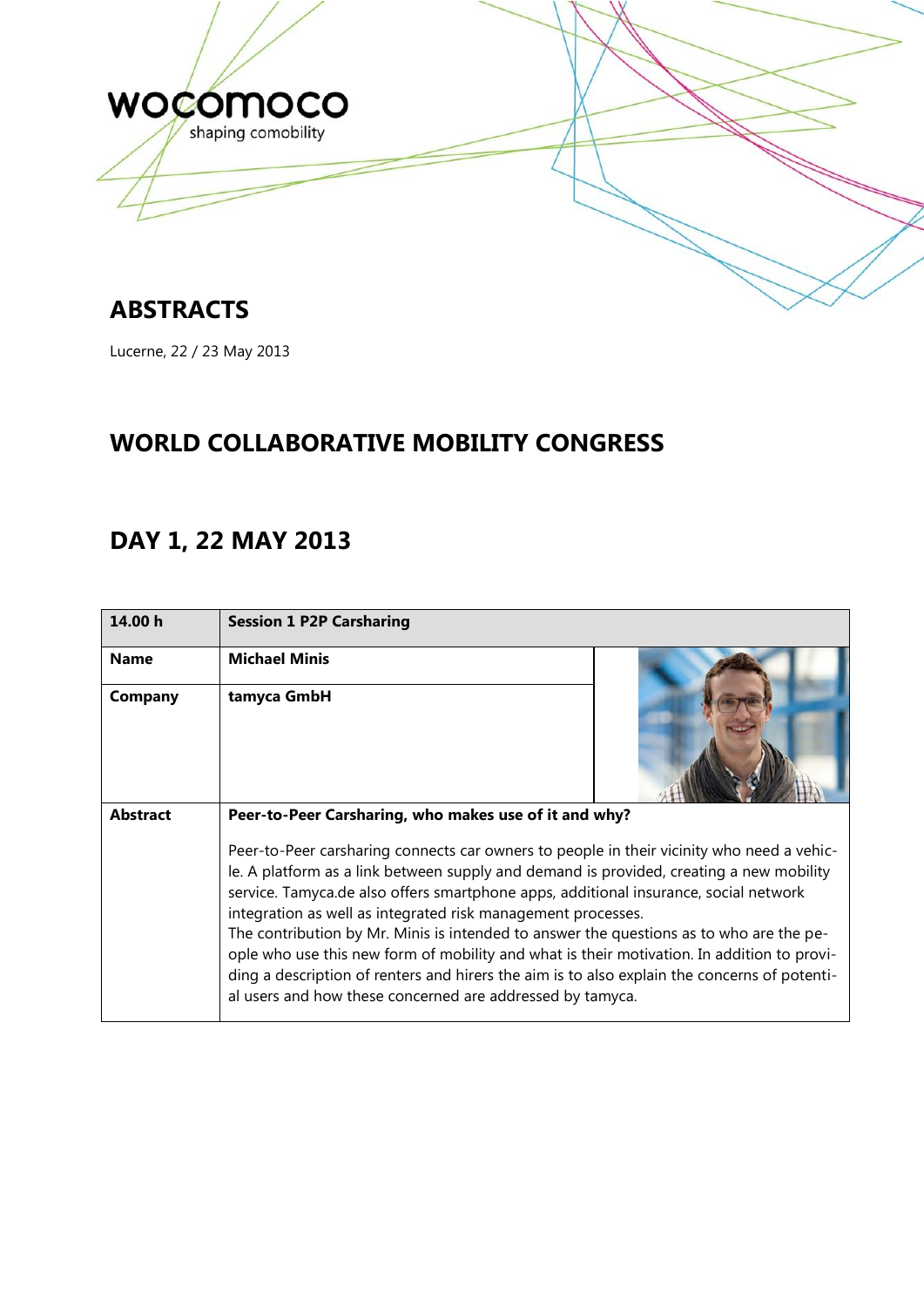| <b>Name</b>     | Dr. Hans-Jörg Dohrmann                                                                                                                                                                                                                                                                                                                                                                                                                                                                                                                                                                                                                                                                                                                                                                                                                                                                                                                                                                                                                                                                                                                                                                                          |  |
|-----------------|-----------------------------------------------------------------------------------------------------------------------------------------------------------------------------------------------------------------------------------------------------------------------------------------------------------------------------------------------------------------------------------------------------------------------------------------------------------------------------------------------------------------------------------------------------------------------------------------------------------------------------------------------------------------------------------------------------------------------------------------------------------------------------------------------------------------------------------------------------------------------------------------------------------------------------------------------------------------------------------------------------------------------------------------------------------------------------------------------------------------------------------------------------------------------------------------------------------------|--|
| Company         | m-way                                                                                                                                                                                                                                                                                                                                                                                                                                                                                                                                                                                                                                                                                                                                                                                                                                                                                                                                                                                                                                                                                                                                                                                                           |  |
|                 |                                                                                                                                                                                                                                                                                                                                                                                                                                                                                                                                                                                                                                                                                                                                                                                                                                                                                                                                                                                                                                                                                                                                                                                                                 |  |
|                 |                                                                                                                                                                                                                                                                                                                                                                                                                                                                                                                                                                                                                                                                                                                                                                                                                                                                                                                                                                                                                                                                                                                                                                                                                 |  |
| <b>Abstract</b> | sharoo - my ride for you                                                                                                                                                                                                                                                                                                                                                                                                                                                                                                                                                                                                                                                                                                                                                                                                                                                                                                                                                                                                                                                                                                                                                                                        |  |
|                 | sharoo enables users to access mobility assets owned by others exactly when they need<br>them and it gives owners the opportunity to easily monetize their assets. By maximizing<br>convenience and efficiency, sharoo thereby creates multiple business opportunities for all<br>kinds of mobility asset owners (e.g. Companies, Private Owners etc.).<br>You own a car, bike or any others asset, which you use actively only for a very short time<br>each day. Utilizing sharoo, you will be able to share your asset by just connecting it to a<br>small, neatly designed accessory. People will book your asset through the sharoo app or<br>online platform and will then be able to access and use your asset with their smartphone.<br>You will get paid automatically and sharoo will even take care of all administrative and<br>insurance related issues.                                                                                                                                                                                                                                                                                                                                           |  |
| <b>Name</b>     | <b>Christian Steger-Vonmetz</b>                                                                                                                                                                                                                                                                                                                                                                                                                                                                                                                                                                                                                                                                                                                                                                                                                                                                                                                                                                                                                                                                                                                                                                                 |  |
| <b>Company</b>  | <b>Caruso Carsharing</b>                                                                                                                                                                                                                                                                                                                                                                                                                                                                                                                                                                                                                                                                                                                                                                                                                                                                                                                                                                                                                                                                                                                                                                                        |  |
| <b>Abstract</b> | <b>E-Carsharing works with the proper concept</b>                                                                                                                                                                                                                                                                                                                                                                                                                                                                                                                                                                                                                                                                                                                                                                                                                                                                                                                                                                                                                                                                                                                                                               |  |
|                 | E-Mobility and carsharing go together like Hansel and Gretel. But without support pro-<br>grammes e-mobility cannot yet be integrated into carsharing on an economic basis. At<br>least that's the prevailing opinion amongst so-called experts.<br>However, where a company, local authority or private individual opens up use of its ve-<br>hicles or vehicle to others, there are a number of potential, surprisingly successful mo-<br>dels. One example is the local district of Gaubitsch in Lower Austria, a small community<br>that shares a Renault Kangoo E with 27 other members. In addition to the membership<br>contribution of € 99.-/p.a. the only additional cost is a minimal €0.10/km. However, high<br>usage (>20.000km/annually) produces a positive, overall financial outcome.<br>Caruso carsharing uses modern technology to facilitate private carsharing on a highly<br>professional level and takes account of the special needs of e-carsharing. Online reserva-<br>tions, electronic journey log, access to the car via smartphone and a mobile website with<br>up-to-date information on the battery charge level ensure that the system operates<br>smoothly in day-to-day use. |  |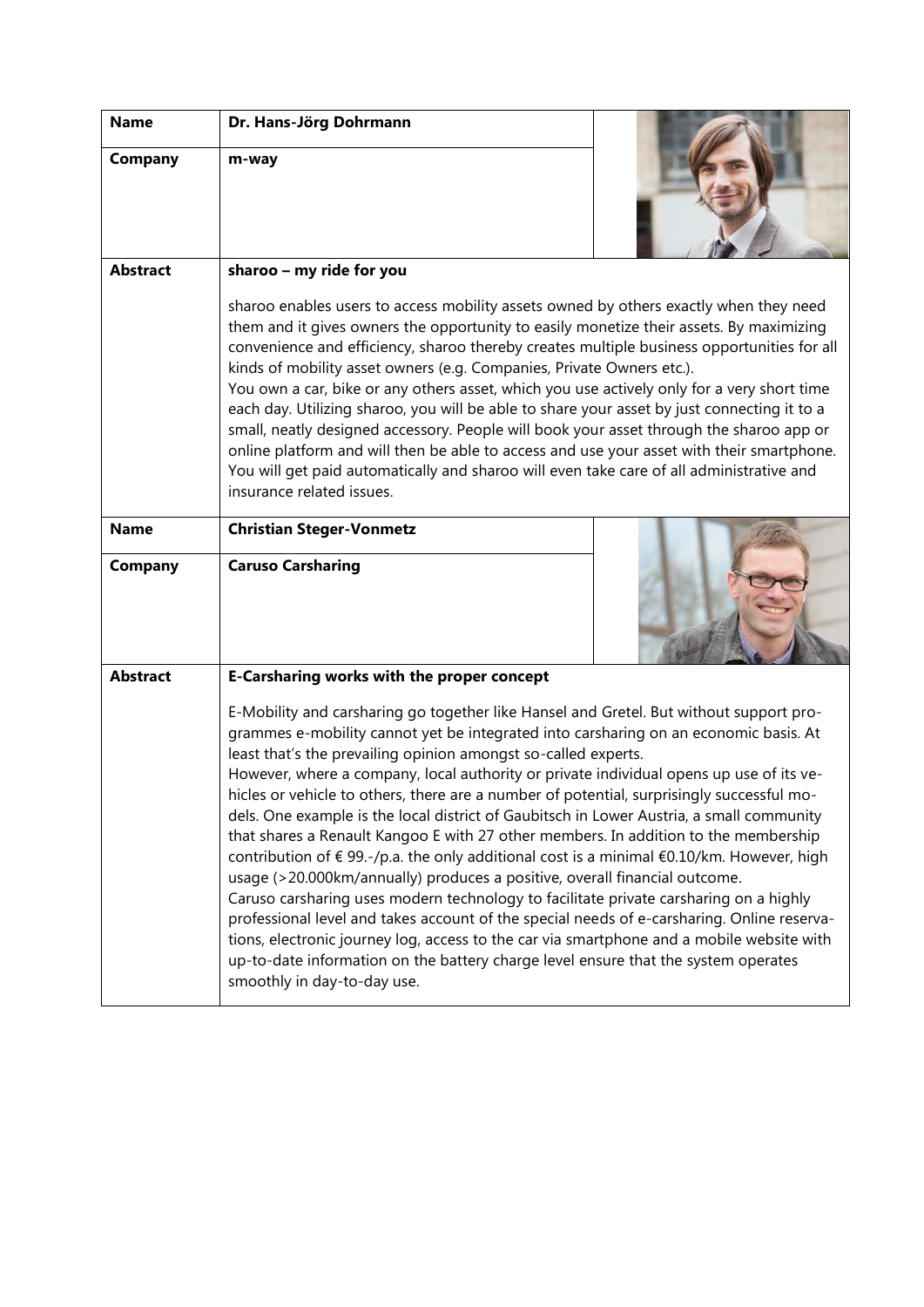| 15.15h                        | Session 1 - P2P Carsharing (Teil 2)                                                                                                                                                                                                                                                                                                                                                                                                                                                                                                                                                                                                                                                                                                                                                                                                                                                                                                                                                                                                                                                                                          |  |
|-------------------------------|------------------------------------------------------------------------------------------------------------------------------------------------------------------------------------------------------------------------------------------------------------------------------------------------------------------------------------------------------------------------------------------------------------------------------------------------------------------------------------------------------------------------------------------------------------------------------------------------------------------------------------------------------------------------------------------------------------------------------------------------------------------------------------------------------------------------------------------------------------------------------------------------------------------------------------------------------------------------------------------------------------------------------------------------------------------------------------------------------------------------------|--|
| <b>Name</b>                   | <b>Christian Piepenbrock</b>                                                                                                                                                                                                                                                                                                                                                                                                                                                                                                                                                                                                                                                                                                                                                                                                                                                                                                                                                                                                                                                                                                 |  |
| Company                       | <b>Nachbarschaftsauto</b>                                                                                                                                                                                                                                                                                                                                                                                                                                                                                                                                                                                                                                                                                                                                                                                                                                                                                                                                                                                                                                                                                                    |  |
| <b>Abstract</b>               | Cars, Money and Sex: The full truth about P2P Carsharing                                                                                                                                                                                                                                                                                                                                                                                                                                                                                                                                                                                                                                                                                                                                                                                                                                                                                                                                                                                                                                                                     |  |
|                               | Cars are sold on the basis of dreams. Dreams of speed, technology, luxury and sex<br>appeal. It's no surprise that bus and rail travel find it difficult to keep up with that kind of<br>image. "Car community" and "carsharing" don't exactly sound attractive but are never-<br>theless very much in fashion. How have car dreams changed, how is neighbourhood<br>carsharing suddenly becoming attractive? The neighbourhood car community is a pio-<br>neer in collaborative consumption and its members dream of personal freedom and a<br>better world but with fewer cars. We conducted a survey to find out what motivates our<br>members and collated their experiences from day-to-day use, giving an insight into the<br>future of social mobility. Increasingly higher car and fuel prices with stagnating incomes<br>are creating enormous pressure for change. The trend in urban development is moving<br>away from even more roads, cars and speed, towards a revival of neighbourhoods and<br>stronger social structures.                                                                                   |  |
| <b>Name</b><br><b>Company</b> | <b>Markus Gössler</b><br><b>Autonetzer</b>                                                                                                                                                                                                                                                                                                                                                                                                                                                                                                                                                                                                                                                                                                                                                                                                                                                                                                                                                                                                                                                                                   |  |
|                               |                                                                                                                                                                                                                                                                                                                                                                                                                                                                                                                                                                                                                                                                                                                                                                                                                                                                                                                                                                                                                                                                                                                              |  |
| <b>Abstract</b>               | Generation Autonetzer - The way from a private car for a few to an interconnected<br>car for a lot of people                                                                                                                                                                                                                                                                                                                                                                                                                                                                                                                                                                                                                                                                                                                                                                                                                                                                                                                                                                                                                 |  |
|                               | Autonetzer has been studying the subject of resource-saving mobility since 2010 and is<br>seen as one of the pioneers of private carsharing in Europe. The approach is obvious: we<br>are seeing a continuing increase in the demand for mobility offerings; private vehicles<br>are not in use for around 23 hours a day. In order to make use of these previously un-<br>derutilised resources to create intelligent mobility, private car owners are able to share<br>their vehicle with others via Autonetzer, insurance included. A key part of the Autonetzer<br>Vision is creating a network with other mobility services and sharing platforms. That is<br>one of the reasons why Autonetzer and Daimler AG have been working together since<br>2013 as part of the "car2share" Initiative which focuses on the trend towards "usage<br>instead of ownership". The more closely services such as local public transport, hire cars,<br>co-travel opportunities and carsharing work together in future and make usage easier<br>for customers, the easier it will be to establish a sustainable approach to mobility. |  |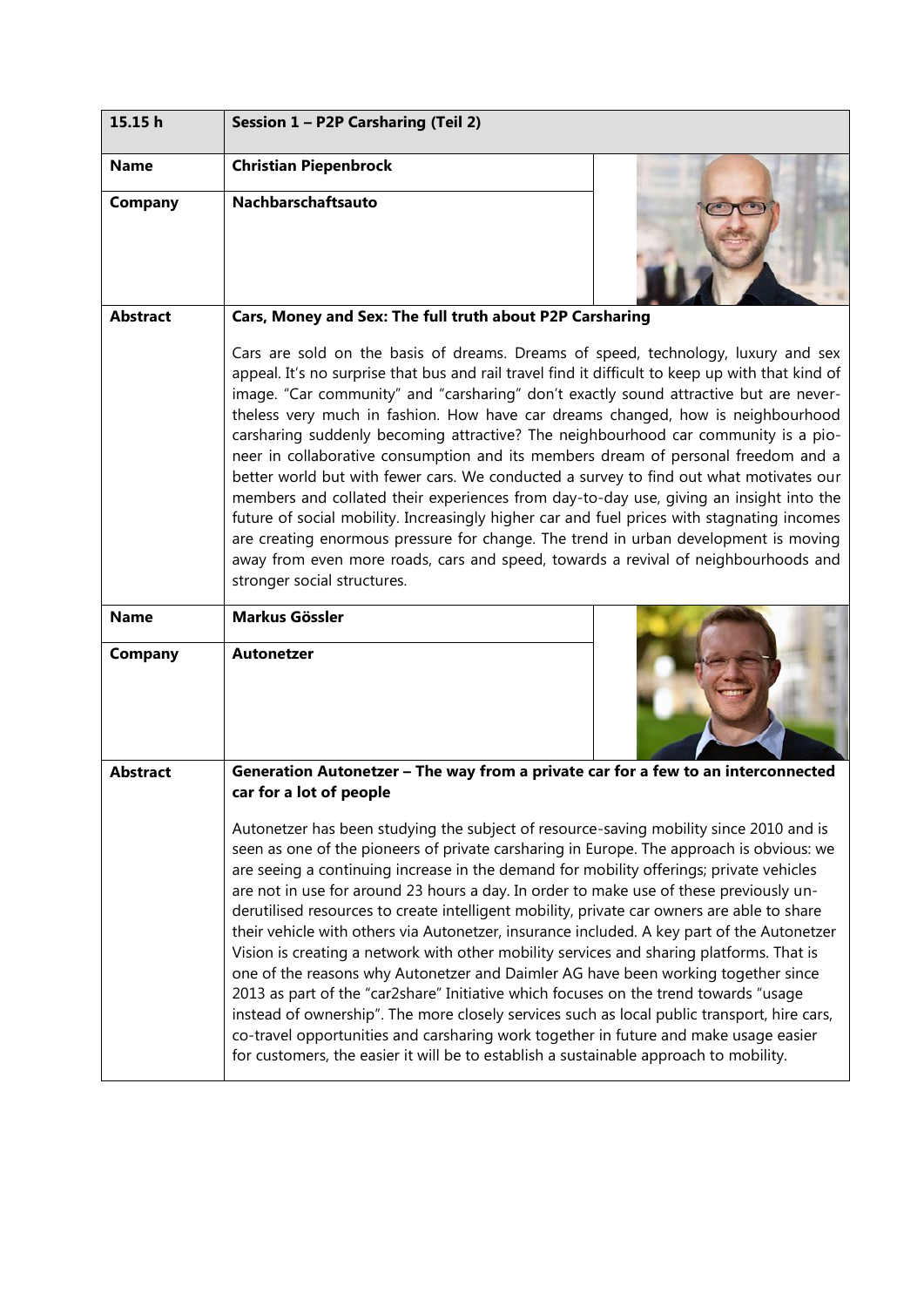| <b>Name</b>     | <b>Oliver Lünstedt</b>                                                                                                                                                                                                                                                                                                                                                                                                                                                                                                                                                                                                                                                                                                                                                                                                                                                                                                                                                                                                                                            |  |
|-----------------|-------------------------------------------------------------------------------------------------------------------------------------------------------------------------------------------------------------------------------------------------------------------------------------------------------------------------------------------------------------------------------------------------------------------------------------------------------------------------------------------------------------------------------------------------------------------------------------------------------------------------------------------------------------------------------------------------------------------------------------------------------------------------------------------------------------------------------------------------------------------------------------------------------------------------------------------------------------------------------------------------------------------------------------------------------------------|--|
| Company         | carzapp GmbH                                                                                                                                                                                                                                                                                                                                                                                                                                                                                                                                                                                                                                                                                                                                                                                                                                                                                                                                                                                                                                                      |  |
| <b>Abstract</b> | carzapp: Private Carsharing, with Technology it makes Sense                                                                                                                                                                                                                                                                                                                                                                                                                                                                                                                                                                                                                                                                                                                                                                                                                                                                                                                                                                                                       |  |
|                 | carzapp is developing a new form of "collaborative consumption". carzapp connects pe-<br>ople who don't actually need their cars to those wanting to be temporarily mobile. The<br>user has access to a whole range of vehicles within his/her immediate vicinity at attractive<br>terms. The ZappKit, the hardware solution developed in-house, allows the renters to re-<br>serve, hire and open cars using a smartphone app. This enables carzapp to provide indi-<br>vidual and spontaneous mobility, combined with the advantages of private carsharing in<br>a way that has not previously been possible.<br>In addition to usage as part of its own carsharing portal, carzapp also offers the ZappKit<br>as a fleet management solution in the B2B area. The advantages of the hardware, securi-<br>ty, manufacturer flexibility, and low costs should ensure continued growth of carsharing.                                                                                                                                                             |  |
| 16.00 h         | <b>Partner Speeches</b>                                                                                                                                                                                                                                                                                                                                                                                                                                                                                                                                                                                                                                                                                                                                                                                                                                                                                                                                                                                                                                           |  |
| <b>Name</b>     | <b>Marco Reber</b>                                                                                                                                                                                                                                                                                                                                                                                                                                                                                                                                                                                                                                                                                                                                                                                                                                                                                                                                                                                                                                                |  |
| Company         | <b>Swisscom Managed Mobility</b>                                                                                                                                                                                                                                                                                                                                                                                                                                                                                                                                                                                                                                                                                                                                                                                                                                                                                                                                                                                                                                  |  |
| <b>Abstract</b> | Trends and prospects in the mobile world                                                                                                                                                                                                                                                                                                                                                                                                                                                                                                                                                                                                                                                                                                                                                                                                                                                                                                                                                                                                                          |  |
|                 | For people in many areas of life ownership of an item is becoming increasingly less an<br>issue and more emphasis is being placed instead on access to the use of the item. The<br>less complex, more prompt and transparent the availability of alternative means and rou-<br>tes of transport become, the more people will start to change their views. Technological<br>progress will support this paradigm change.<br>This all becomes conceivable through creating transport networks - Connected and<br>Smart Mobility. Collaborative Consumption and peer-to-peer cooperation are the names<br>of these new paradigms.<br>Swisscom Managed Mobility has identified the business opportunities offered by Infor-<br>mation and Communication Technology (ICT) in the area of mobility and is taking a con-<br>vinced approach to involvement in mobility platforms and data management systems,<br>campus and Smart City solutions. Smartphones and a flood of apps aimed at supporting<br>are also creating an eco-system that promotes mobility networks. |  |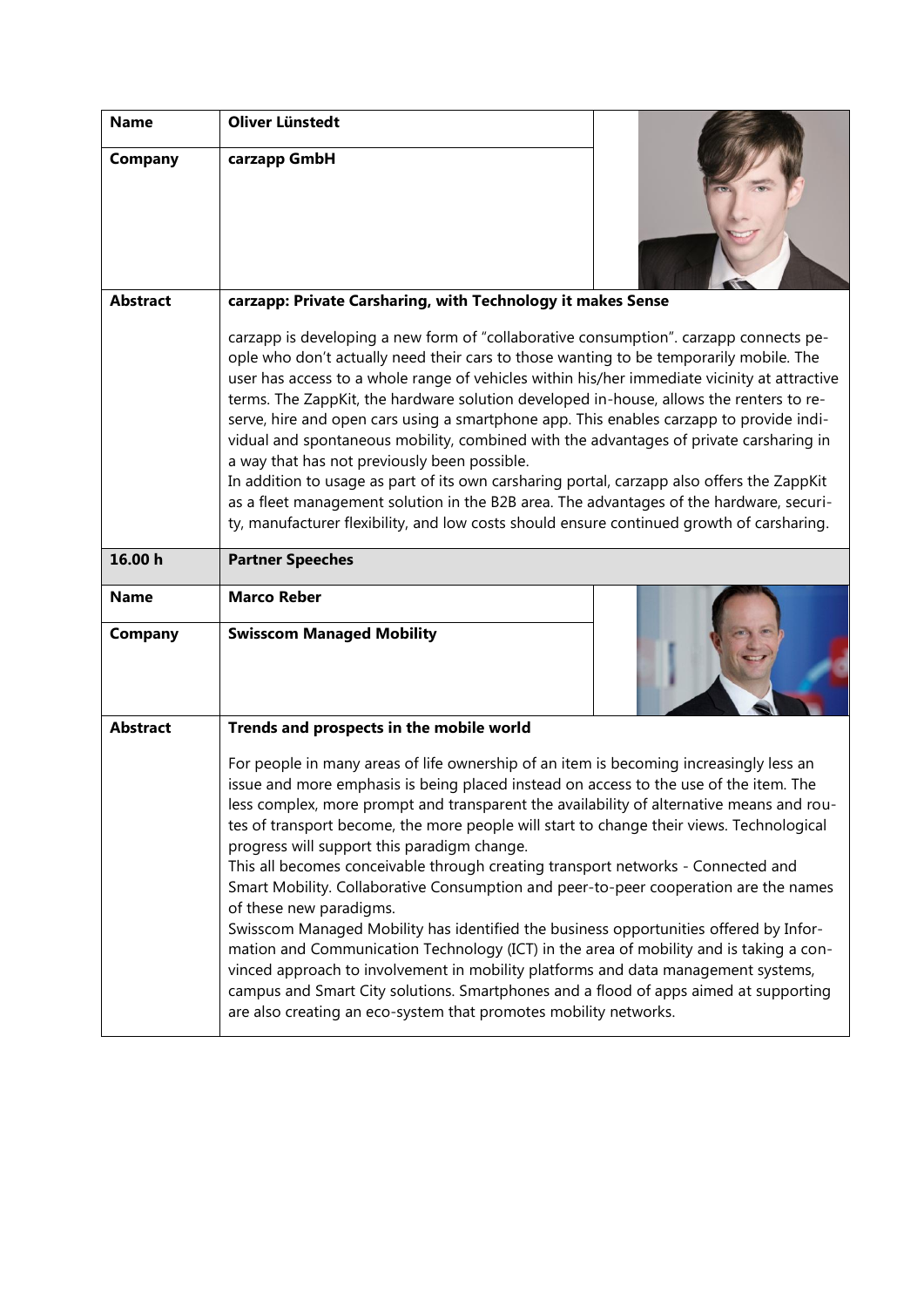| <b>Name</b>            | <b>Rahel Bonny</b>                                                                                                                                                                                                                                                                                                                                                                                                                                                                                               |  |
|------------------------|------------------------------------------------------------------------------------------------------------------------------------------------------------------------------------------------------------------------------------------------------------------------------------------------------------------------------------------------------------------------------------------------------------------------------------------------------------------------------------------------------------------|--|
| Company                | <b>Mobility Solutions AG</b>                                                                                                                                                                                                                                                                                                                                                                                                                                                                                     |  |
| <b>Abstract</b>        | MoS Move Center - Synergies of networked mobility solutions                                                                                                                                                                                                                                                                                                                                                                                                                                                      |  |
|                        | Mobility solutions AG is a mobility and fleet manager. It focuses on sustainable mobility<br>solutions and the best possible use of existing vehicles. Fleet vehicles should not be "sta-<br>tic" - the aim is to increase the capacity utilisation. How do you solve that problem in the<br>B2B area?                                                                                                                                                                                                           |  |
|                        | With the MoS move Center, Mobility Solutions AG has combined classic car poo-<br>ling with real-time ridesharing.<br>Business trips or employee commutes are undertaken jointly.<br>Synergies are created for companies through user networking; through to<br>savings in meetings as work-related topics can be discussed during the trip.<br>Trust-based networks today form the basis for the sustainable use of resources.<br>Mobility solutions based on this achieve lasting savings because the employees |  |
|                        | identify with and make proactive use of these.                                                                                                                                                                                                                                                                                                                                                                                                                                                                   |  |
|                        |                                                                                                                                                                                                                                                                                                                                                                                                                                                                                                                  |  |
| 17.15 h                | <b>Research Panel</b>                                                                                                                                                                                                                                                                                                                                                                                                                                                                                            |  |
| <b>Name</b><br>Company | <b>Michael Kuhn</b><br><b>Daimler AG</b>                                                                                                                                                                                                                                                                                                                                                                                                                                                                         |  |
| <b>Abstract</b>        | Intelligent integration of urban mobility                                                                                                                                                                                                                                                                                                                                                                                                                                                                        |  |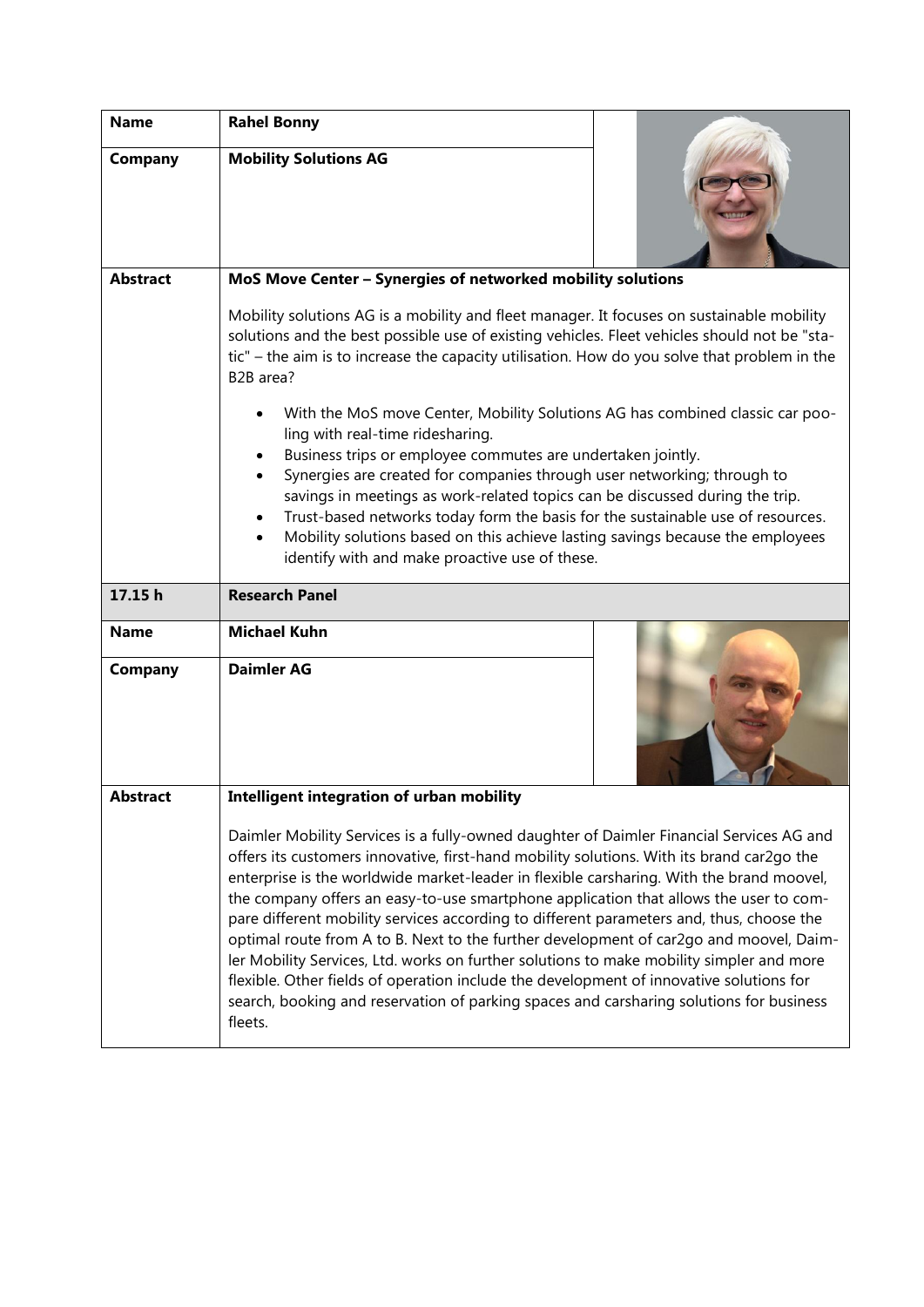| <b>Name</b>     | Univ.-Prof. Dr.-Ing. Klaus Bogenberger                                                                                                                                                                                                                                                                                                                                                                                                                                                                                                                                                                                                                                                                                                                                                                                                                                                                                                                                                                                                                                                                                                                                                                                                                                                                                                                                                                                                                                                                                                                                                                                                                                                                                                                                                                                                        |
|-----------------|-----------------------------------------------------------------------------------------------------------------------------------------------------------------------------------------------------------------------------------------------------------------------------------------------------------------------------------------------------------------------------------------------------------------------------------------------------------------------------------------------------------------------------------------------------------------------------------------------------------------------------------------------------------------------------------------------------------------------------------------------------------------------------------------------------------------------------------------------------------------------------------------------------------------------------------------------------------------------------------------------------------------------------------------------------------------------------------------------------------------------------------------------------------------------------------------------------------------------------------------------------------------------------------------------------------------------------------------------------------------------------------------------------------------------------------------------------------------------------------------------------------------------------------------------------------------------------------------------------------------------------------------------------------------------------------------------------------------------------------------------------------------------------------------------------------------------------------------------|
| <b>Company</b>  | Universität der Bundeswehr München                                                                                                                                                                                                                                                                                                                                                                                                                                                                                                                                                                                                                                                                                                                                                                                                                                                                                                                                                                                                                                                                                                                                                                                                                                                                                                                                                                                                                                                                                                                                                                                                                                                                                                                                                                                                            |
| <b>Abstract</b> | Effects of E-Carsharing systems on mobility and environment in urban areas                                                                                                                                                                                                                                                                                                                                                                                                                                                                                                                                                                                                                                                                                                                                                                                                                                                                                                                                                                                                                                                                                                                                                                                                                                                                                                                                                                                                                                                                                                                                                                                                                                                                                                                                                                    |
|                 | The aim of the WiMobil project is to study the effect of e-carsharing systems on mobility<br>and the environment in urban areas. The three year-long project is funded by the Federal<br>Ministry for Environment, Nature Conservation and Nuclear Safety (BMU) and will exami-<br>ne both free-floating as well as station-based carsharing deals in Berlin and Munich. Pro-<br>ject partners are BMW AG with its premium carsharing provider DriveNow and DB Rent<br>GmbH with its car sharing system Flinkster. In addition to the University of the Bundes-<br>wehr Munich, the cities of Berlin and Munich, as well as the German Aerospace Centre<br>Berlin are also involved in the project. Within the framework of the project, user surveys,<br>mobility tracking and backend data records reveal how e-carsharing is used and by<br>which target groups, in which areas there is a demand, what impact the systems and<br>charging infrastructure have on the environment and what development scenarios these<br>create for e-carsharing systems.                                                                                                                                                                                                                                                                                                                                                                                                                                                                                                                                                                                                                                                                                                                                                                                 |
| <b>Name</b>     | <b>Martyn Briggs</b>                                                                                                                                                                                                                                                                                                                                                                                                                                                                                                                                                                                                                                                                                                                                                                                                                                                                                                                                                                                                                                                                                                                                                                                                                                                                                                                                                                                                                                                                                                                                                                                                                                                                                                                                                                                                                          |
| <b>Company</b>  | <b>Frost &amp; Sullivan</b>                                                                                                                                                                                                                                                                                                                                                                                                                                                                                                                                                                                                                                                                                                                                                                                                                                                                                                                                                                                                                                                                                                                                                                                                                                                                                                                                                                                                                                                                                                                                                                                                                                                                                                                                                                                                                   |
| <b>Abstract</b> | Voice of Customer Analysis for Carsharing and New Mobility Business Models                                                                                                                                                                                                                                                                                                                                                                                                                                                                                                                                                                                                                                                                                                                                                                                                                                                                                                                                                                                                                                                                                                                                                                                                                                                                                                                                                                                                                                                                                                                                                                                                                                                                                                                                                                    |
|                 | Whilst carsharing as a concept has existed for several years, the uptake rates and<br>emergence of new players in the traditional as well as peer-to-peer carsharing market has<br>proliferated in the last 5 years; the number of members increased by over 90% between<br>2008 - 2012, from 500000 to over 940000. According to Frost & Sullivan, this trend is set<br>to continue. The Growth Consulting company wanted to learn more about the consumer<br>profiles of the members currently using carsharing services, including their preferences<br>and aspirations for the carsharing concept in future, but also to understand from non-<br>members what would encourage them to join such services, as well as their idea of a<br>"winning concept". In doing so, a targeted survey of over 2300 people was conducted in<br>the UK, France, and Germany, with 12 cities in total. The presentation will give an over-<br>view regarding the customer's / member's perspective on the current and future usage of<br>carsharing services, existing carsharing member profiles, as well as familiarity, interest and<br>adoption amongst non-members. Frost & Sullivan works in collaboration with clients to<br>leverage visionary innovation that addresses the global challenges and related growth<br>opportunities that will make or break today's market participants. For more than 50 years,<br>we have been developing growth strategies for the global 1000, emerging businesses,<br>the public sector and the investment community. Is your organization prepared for the<br>next profound wave of industry convergence, disruptive technologies, increasing compe-<br>titive intensity, Mega Trends, breakthrough best practices, changing customer dynamics<br>and emerging economies? Contact us: Start the discussion. |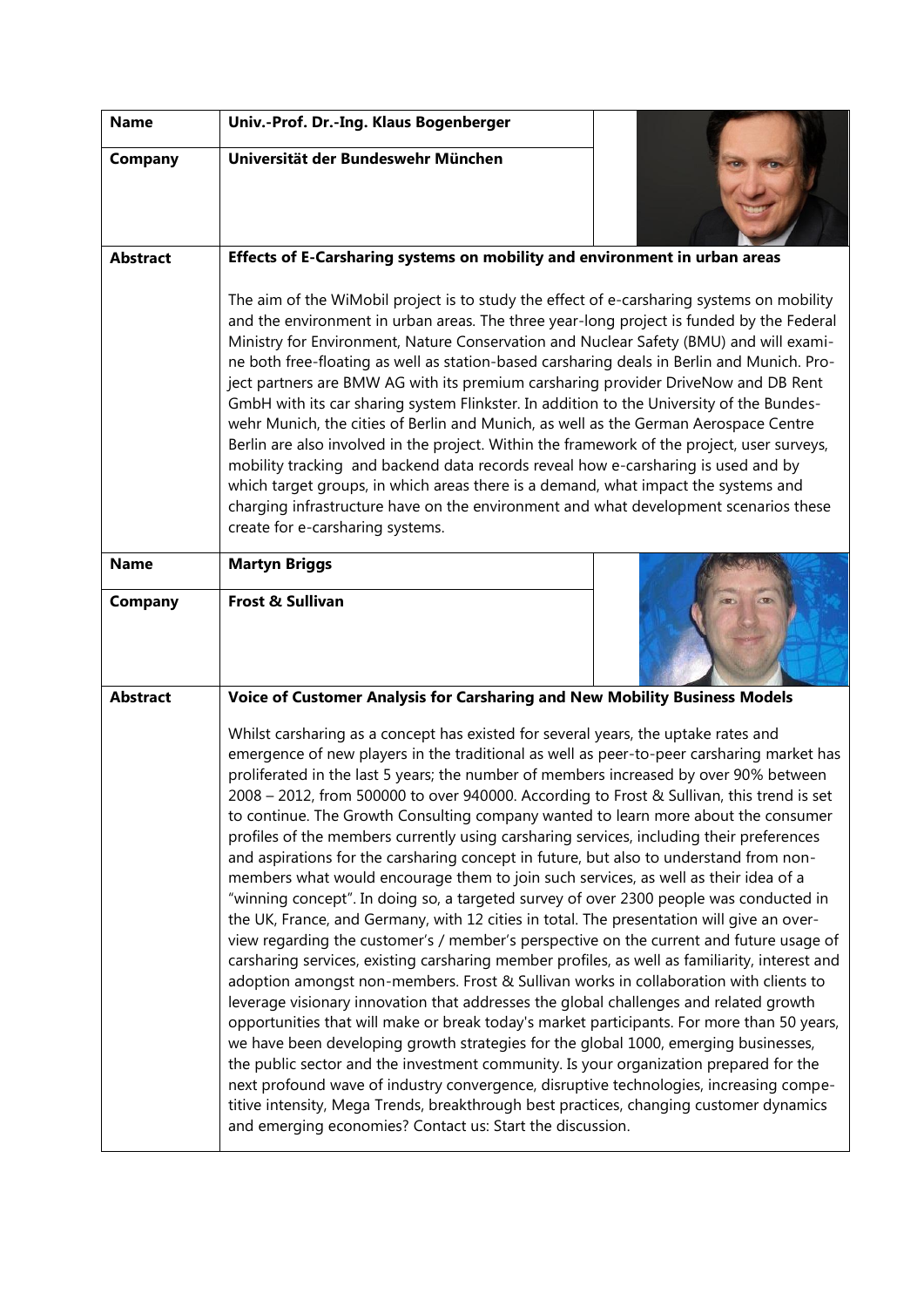| <b>Name</b>     | Dr. Francesco Ciari                                                                                                                                                                                                                                                                                                                                                                                                                                                                                                                                                                                                                                                                                                                                                                                                                                                                                                                                                |  |
|-----------------|--------------------------------------------------------------------------------------------------------------------------------------------------------------------------------------------------------------------------------------------------------------------------------------------------------------------------------------------------------------------------------------------------------------------------------------------------------------------------------------------------------------------------------------------------------------------------------------------------------------------------------------------------------------------------------------------------------------------------------------------------------------------------------------------------------------------------------------------------------------------------------------------------------------------------------------------------------------------|--|
| <b>Firma</b>    | <b>ETH Zürich</b>                                                                                                                                                                                                                                                                                                                                                                                                                                                                                                                                                                                                                                                                                                                                                                                                                                                                                                                                                  |  |
| Company         | The potential of carpooling in Switzerland                                                                                                                                                                                                                                                                                                                                                                                                                                                                                                                                                                                                                                                                                                                                                                                                                                                                                                                         |  |
|                 | This presentation reports on a project that aimed at finding out the potential of carpoo-<br>ling in Switzerland. The project was financed by the Swiss Federal Roads Authority (AST-<br>RA) and conducted together with the firms PTV Swiss and Rundum Mobil. The project<br>was composed of two main work packages. On the one hand an extensive survey on mo-<br>bility behavior and the attitude toward carpooling was conducted. On the other hand a<br>simulation tool was used to estimate how many pools it would be possible to create un-<br>der the given boundaries. Thanks to this it has been possible to consider both objective<br>and subjective aspects of carpooling. The survey was composed of multi-response quali-<br>tative questions and stated preference exercises. The results of the latter were used to<br>generate a behavioral model that was embedded in the simulation. The presentation<br>reports on both parts of the survey. |  |
| 18.15h          |                                                                                                                                                                                                                                                                                                                                                                                                                                                                                                                                                                                                                                                                                                                                                                                                                                                                                                                                                                    |  |
|                 | <b>Video Conference (USA)</b>                                                                                                                                                                                                                                                                                                                                                                                                                                                                                                                                                                                                                                                                                                                                                                                                                                                                                                                                      |  |
| <b>Name</b>     | <b>Steve Webb</b>                                                                                                                                                                                                                                                                                                                                                                                                                                                                                                                                                                                                                                                                                                                                                                                                                                                                                                                                                  |  |
| Company         | <b>RelayRides</b>                                                                                                                                                                                                                                                                                                                                                                                                                                                                                                                                                                                                                                                                                                                                                                                                                                                                                                                                                  |  |
| <b>Abstract</b> | Peer-to-Peer Carsharing: The revolution of personal mobility                                                                                                                                                                                                                                                                                                                                                                                                                                                                                                                                                                                                                                                                                                                                                                                                                                                                                                       |  |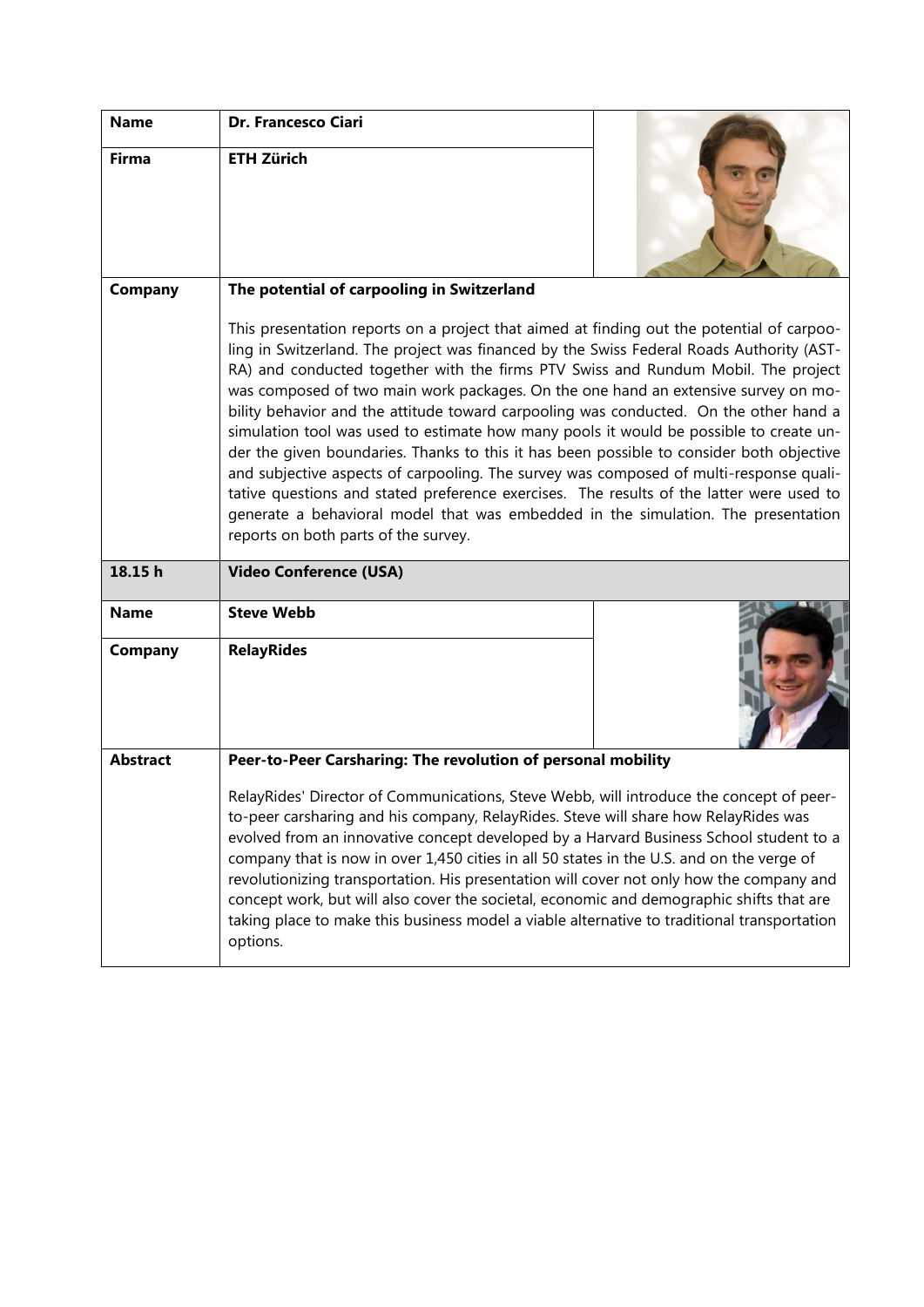| <b>Name</b>     | <b>Michael Somoza</b>                                                                                                                                                                                                                                                                                                                                                                                                                                                                                                                                                                                                                                                                                                                                                                                                                                                                                                                                                                                                                                                                                                                                                                                                                                                                             |  |
|-----------------|---------------------------------------------------------------------------------------------------------------------------------------------------------------------------------------------------------------------------------------------------------------------------------------------------------------------------------------------------------------------------------------------------------------------------------------------------------------------------------------------------------------------------------------------------------------------------------------------------------------------------------------------------------------------------------------------------------------------------------------------------------------------------------------------------------------------------------------------------------------------------------------------------------------------------------------------------------------------------------------------------------------------------------------------------------------------------------------------------------------------------------------------------------------------------------------------------------------------------------------------------------------------------------------------------|--|
| Company         | <b>GottaPark</b>                                                                                                                                                                                                                                                                                                                                                                                                                                                                                                                                                                                                                                                                                                                                                                                                                                                                                                                                                                                                                                                                                                                                                                                                                                                                                  |  |
| <b>Abstract</b> | Peer-to-Peer Parking - Challenges and Opportunities                                                                                                                                                                                                                                                                                                                                                                                                                                                                                                                                                                                                                                                                                                                                                                                                                                                                                                                                                                                                                                                                                                                                                                                                                                               |  |
|                 | The initial spark of the idea for starting GottaPark in San Francisco in 2007 came from the<br>simple observation that there seemed to be a lot of empty parking spaces in a city that<br>was so frustratingly difficult to park in. The issue was that these parking spaces were in<br>the form of private driveways or private access lots for schools, churches or businesses<br>and so, were inaccessible to the public. But what if we could unlock those parking spots<br>when they were not in use by allowing their owner to easily rent them out to the public?<br>It would open up a new revenue source for private residents, schools, churches and busi-<br>nesses, would reduce the need to keep building more parking structures by more intelli-<br>gently using the spaces we already had, and most importantly to us as drivers, would<br>allow us to find a parking spot!<br>In this presentation, the Co-founder and CEO of GottaPark, Michael Somoza, will talk<br>about his personal experiences building one of the world's first peer-to-peer parking<br>marketplaces. He will share some of the challenges they experienced that caused them to<br>pivot and shift the focus of the company, as well as share the opportunities he still sees in<br>peer-to-peer parking. |  |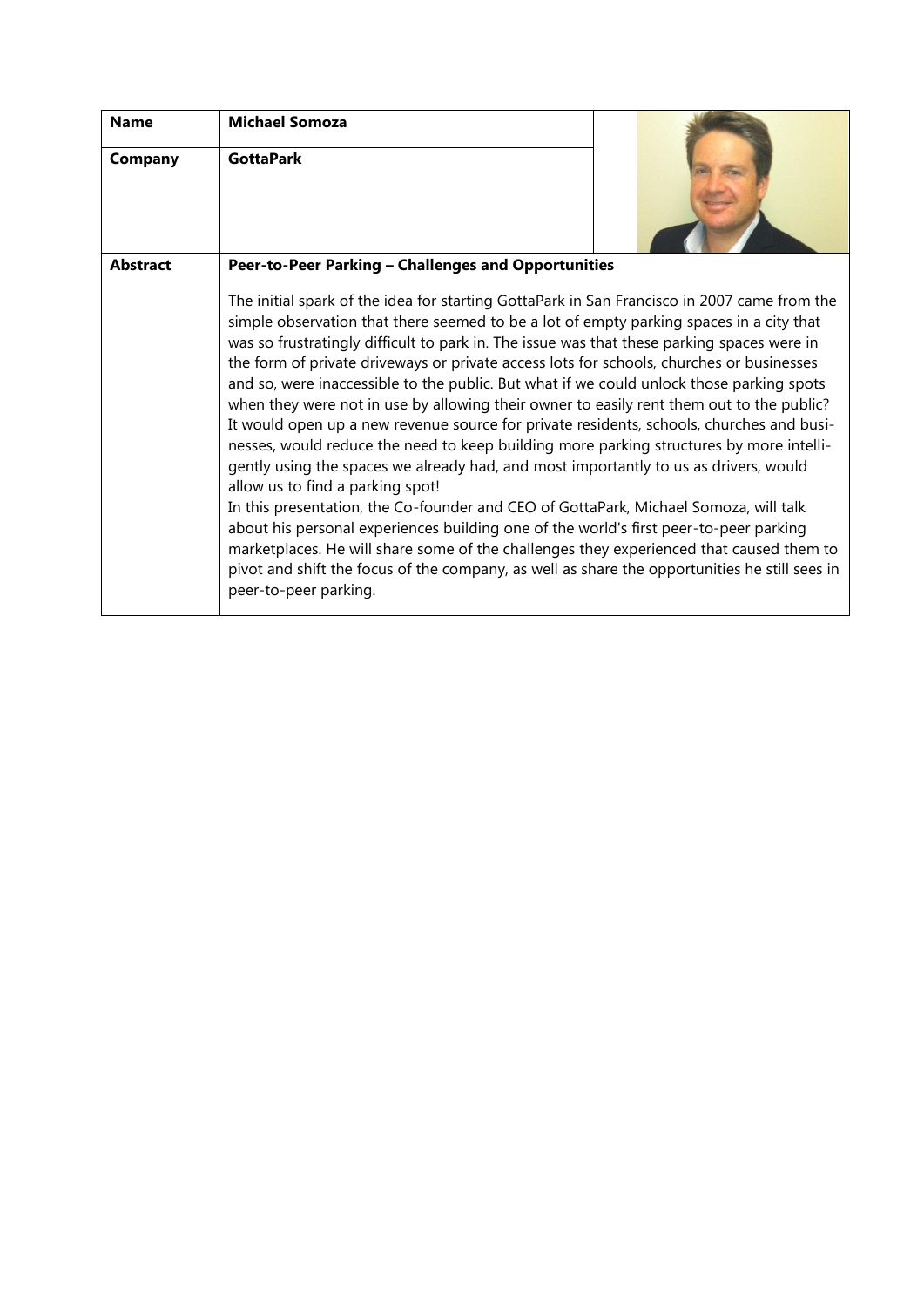## **DAY 2, 23 MAY 2013**

| 9.15 <sub>h</sub>      | Pecha Kucha Breakfast                                                                                                                                                                                                                                                                                                                                                                                                                                                                                                                                                                                                                                                                                                                                                                                                                                                                                                                                                                                                                                                                                                                                                                                                                                                                                                                                                                                                                                                                   |
|------------------------|-----------------------------------------------------------------------------------------------------------------------------------------------------------------------------------------------------------------------------------------------------------------------------------------------------------------------------------------------------------------------------------------------------------------------------------------------------------------------------------------------------------------------------------------------------------------------------------------------------------------------------------------------------------------------------------------------------------------------------------------------------------------------------------------------------------------------------------------------------------------------------------------------------------------------------------------------------------------------------------------------------------------------------------------------------------------------------------------------------------------------------------------------------------------------------------------------------------------------------------------------------------------------------------------------------------------------------------------------------------------------------------------------------------------------------------------------------------------------------------------|
| <b>Name</b>            | <b>Marc Kudling</b>                                                                                                                                                                                                                                                                                                                                                                                                                                                                                                                                                                                                                                                                                                                                                                                                                                                                                                                                                                                                                                                                                                                                                                                                                                                                                                                                                                                                                                                                     |
| <b>Company</b>         |                                                                                                                                                                                                                                                                                                                                                                                                                                                                                                                                                                                                                                                                                                                                                                                                                                                                                                                                                                                                                                                                                                                                                                                                                                                                                                                                                                                                                                                                                         |
| <b>Abstract</b>        | The "I" in Comobility                                                                                                                                                                                                                                                                                                                                                                                                                                                                                                                                                                                                                                                                                                                                                                                                                                                                                                                                                                                                                                                                                                                                                                                                                                                                                                                                                                                                                                                                   |
|                        | Countless new carsharing, bikesharing and ridesharing concepts are currently sprouting<br>up and competing for the favours of the mobility-conscious citizen. For the new players<br>this doesn't normally involve copying the tried and tested methods; we are instead see-<br>ing a range of diverse, unprecedented variations of different mobility services coming to<br>light. There is a strong focus on the user experience, involving solutions that should work<br>well in reality. This is benefiting not least from the current boom in smartphones which<br>has also enabled the normal mobile phone user to easily access online services from any<br>location and 24/7. This network allows for totally new approaches - from the technical<br>viewpoint anything is possible! It comes down to the implementation and user accep-<br>tance. Collaborative mobility can only work if there is mass participation. An idea only<br>succeeds when the often-quoted term 'critical mass' is achieved - turning K.O. into CO.<br>Which of the new mobility concepts have so far successfully established themselves and<br>meet the criteria of co-mobility? What concepts have still not achieved the big break-<br>through but are about to do so? In his lecture "The I in Comobility" Marc Kudling aims to<br>provide a brief overview of some of the concepts from the perspective of the user and to<br>show what potential and challenges play a role in this respect. |
| <b>Name</b><br>Company | <b>Fabian Felix Weber</b><br>park it                                                                                                                                                                                                                                                                                                                                                                                                                                                                                                                                                                                                                                                                                                                                                                                                                                                                                                                                                                                                                                                                                                                                                                                                                                                                                                                                                                                                                                                    |
| <b>Abstract</b>        | Parking management - ideal and reality                                                                                                                                                                                                                                                                                                                                                                                                                                                                                                                                                                                                                                                                                                                                                                                                                                                                                                                                                                                                                                                                                                                                                                                                                                                                                                                                                                                                                                                  |
|                        | The first parking meter appeared in the automotive world in 1935. Individual mobility is<br>changing. It is becoming more convenient, more differentiated, more efficient. Parking<br>will also be unable to escape this process of change. And that's a good thing because<br>today searching for a parking space in urban areas has become an established part of life.<br>More people with more cars are competing for fewer parking spaces which are becoming<br>increasingly less accessible to the general public. Innovative smartphone apps such as<br>park it have taken up this issue. They provide quick, convenient, efficient and therefore<br>environmentally friendly parking space sharing, locating and reserving. In the future there<br>will be fewer searches for parking spaces and more found. Fewer parking spaces will be<br>used by more people. There are no losers in this - except the parking meter. It won't get<br>to be a hundred. And that's a good thing.                                                                                                                                                                                                                                                                                                                                                                                                                                                                                             |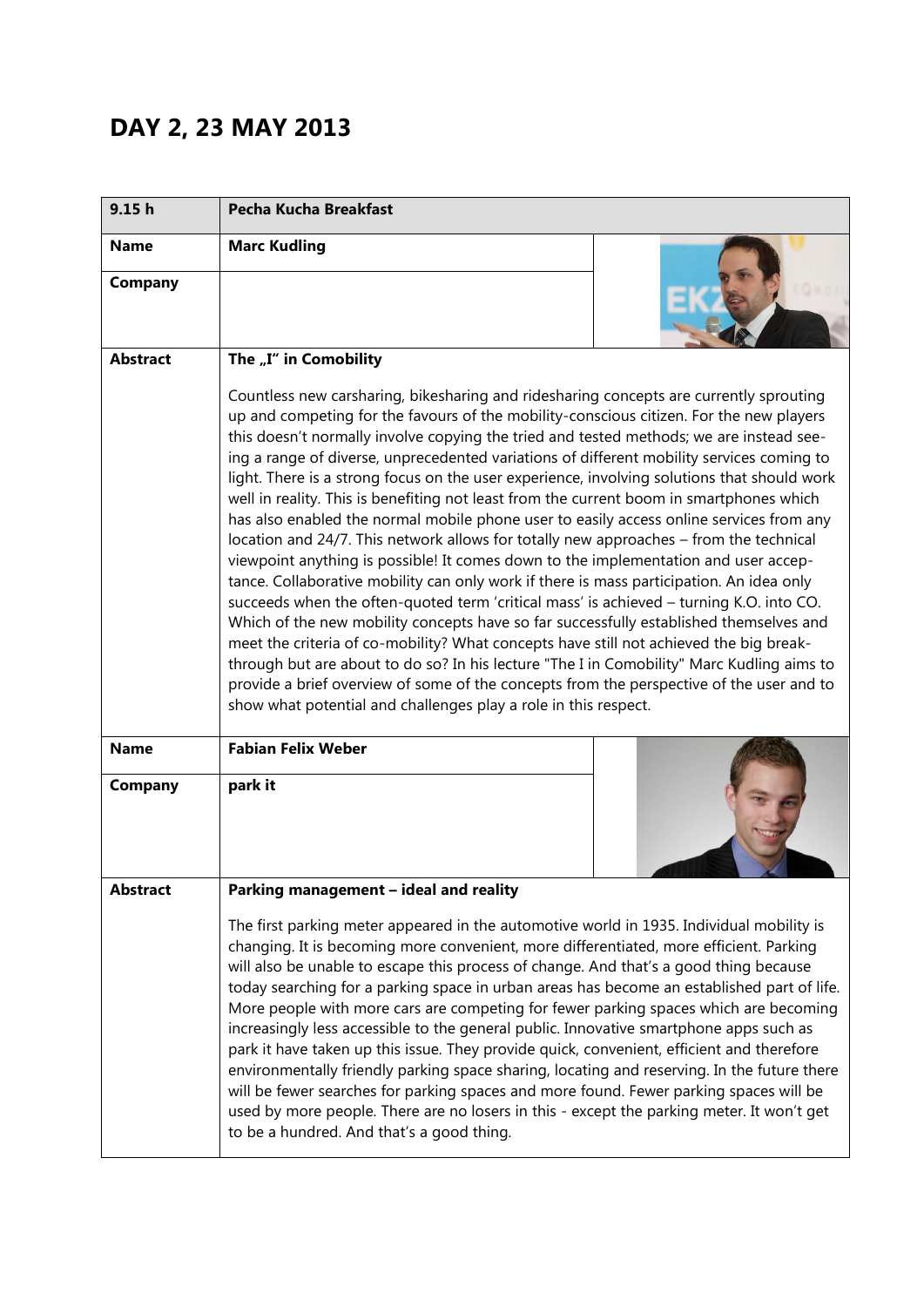| <b>Name</b>     | <b>Reiner Langendorf</b>                                                                                                                                                                                                                                                                                                                                                                                                                                                                                                                                                                                                                                                                                                                                                                                                                                                                                                                                                                                                                                                                                                  |  |
|-----------------|---------------------------------------------------------------------------------------------------------------------------------------------------------------------------------------------------------------------------------------------------------------------------------------------------------------------------------------------------------------------------------------------------------------------------------------------------------------------------------------------------------------------------------------------------------------------------------------------------------------------------------------------------------------------------------------------------------------------------------------------------------------------------------------------------------------------------------------------------------------------------------------------------------------------------------------------------------------------------------------------------------------------------------------------------------------------------------------------------------------------------|--|
| Company         | <b>Convadis</b>                                                                                                                                                                                                                                                                                                                                                                                                                                                                                                                                                                                                                                                                                                                                                                                                                                                                                                                                                                                                                                                                                                           |  |
| <b>Abstract</b> | <b>Vehicle Technology in Carsharing</b>                                                                                                                                                                                                                                                                                                                                                                                                                                                                                                                                                                                                                                                                                                                                                                                                                                                                                                                                                                                                                                                                                   |  |
|                 | Vehicle technology in cars is taking over the control of vehicle access, vehicle security and<br>data gathering. It also ensures communication between the customer (or the media) and<br>the central software/database. As such, the device in the vehicle plays a key role in fully<br>automated carsharing. And regardless of whether this involves classic car sharing, floating<br>offers, P2P, etc.<br>The modular Convadis technology ensures on the one side that the car-sharing organiza-<br>tions remain flexible in their choice of vehicle makes / models and guarantees that they<br>will continue to operate even in hot, cold and damp conditions. On the other side, the<br>products interact with a variety of potential customer media e.g. the various RFID stan-<br>dards, NFC, bluetooth, directly or indirectly with the customer's smartphone, etc. This<br>provides flexibility in the design of processes and services.                                                                                                                                                                         |  |
| <b>Name</b>     | <b>Sven Domroes</b>                                                                                                                                                                                                                                                                                                                                                                                                                                                                                                                                                                                                                                                                                                                                                                                                                                                                                                                                                                                                                                                                                                       |  |
| Company         | Fahrgemeinschaft.de                                                                                                                                                                                                                                                                                                                                                                                                                                                                                                                                                                                                                                                                                                                                                                                                                                                                                                                                                                                                                                                                                                       |  |
| <b>Abstract</b> | Forming Rideshare Communities - ecologically and socially reasonable                                                                                                                                                                                                                                                                                                                                                                                                                                                                                                                                                                                                                                                                                                                                                                                                                                                                                                                                                                                                                                                      |  |
|                 | Changing mobility. The hitchhiker often encountered on the roads in the past has deve-<br>loped into a well-organised co-passenger over the last 15 years. Carsharing centre offices<br>have been replaced by web services. Meadows are being concreted over to create large-<br>scale Park & Ride car parks. Forming carpooling arrangements has long been the estab-<br>lished norm. This no longer has anything in common with the previous, slightly negative<br>image of a hitchhiker. On the contrary: it has evolved into an effective, modern way of<br>life. It is no longer an exclusive phenomenon of the younger generation. It fits into our<br>current lifestyle of efficient use and of consciously sharing with others. The reasons be-<br>hind this social change are manifold. In addition to the opportunity to reduce our own<br>costs we are seeing the rise of an increasing awareness of the environment. Is the wil-<br>lingness to share a reaction to many parts of our lives becoming increasingly anony-<br>mous? Warning: forming carsharing communities leads to contact with other people! |  |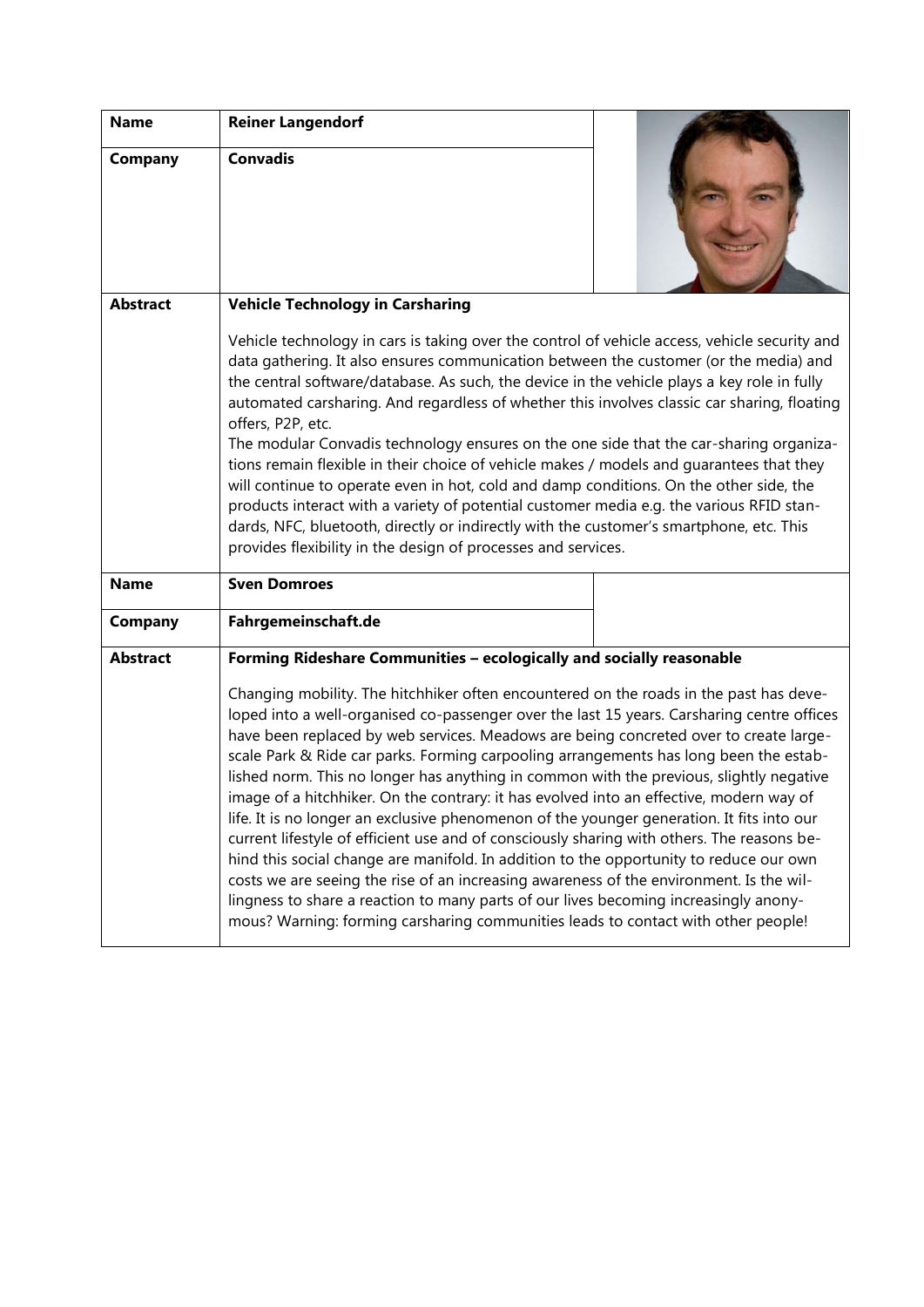| <b>Name</b>            | <b>Beat Brühwiler</b>                                                                                                                                                                                                                                                                                                                                                                                                                                                                                                                                                                                                                                                                                                                                                                                                                                                                                                                                                                                                                                                                        |
|------------------------|----------------------------------------------------------------------------------------------------------------------------------------------------------------------------------------------------------------------------------------------------------------------------------------------------------------------------------------------------------------------------------------------------------------------------------------------------------------------------------------------------------------------------------------------------------------------------------------------------------------------------------------------------------------------------------------------------------------------------------------------------------------------------------------------------------------------------------------------------------------------------------------------------------------------------------------------------------------------------------------------------------------------------------------------------------------------------------------------|
| Company                | <b>CLTmobile AG</b>                                                                                                                                                                                                                                                                                                                                                                                                                                                                                                                                                                                                                                                                                                                                                                                                                                                                                                                                                                                                                                                                          |
| <b>Abstract</b>        | <b>Carpooling - Let's Talk Money!</b>                                                                                                                                                                                                                                                                                                                                                                                                                                                                                                                                                                                                                                                                                                                                                                                                                                                                                                                                                                                                                                                        |
|                        | Have you ever received a lift, wanted to show your gratitude, but then how? Saying<br>thanks with cash just doesn't feel right. Or, you don't want to come across as "cheap" by<br>paying a small amount - it seems hardly worth taking out the wallet for a buck or two.<br>And on top of it all, the driver - your friend - is going to refuse money anyways. Bummer.<br>A quick look at some statistics reveals that it actually would be very worthwhile taking out<br>your wallet: In Switzerland alone, passengers between 20 and 35 years old would be<br>paying their drivers CHF 100 million every month - and that's only for recreational travels.<br>With Fundride we are opening the door to get there. Our app automatically calculates<br>the individual costs of a ride, and passengers can contribute their fair share with the push<br>of a button. In combination with our unique (micro-)donation feature and special offers,<br>we not only neutralize above arguments, but add real value for the end-user.<br>Fundride takes care of the money, so you don't have to. |
| <b>Name</b><br>Company | Yan Minagawa / Florian Detig                                                                                                                                                                                                                                                                                                                                                                                                                                                                                                                                                                                                                                                                                                                                                                                                                                                                                                                                                                                                                                                                 |
|                        |                                                                                                                                                                                                                                                                                                                                                                                                                                                                                                                                                                                                                                                                                                                                                                                                                                                                                                                                                                                                                                                                                              |
| <b>Abstract</b>        | Mobility marketplaces - Data (the oil oft he 21th century)                                                                                                                                                                                                                                                                                                                                                                                                                                                                                                                                                                                                                                                                                                                                                                                                                                                                                                                                                                                                                                   |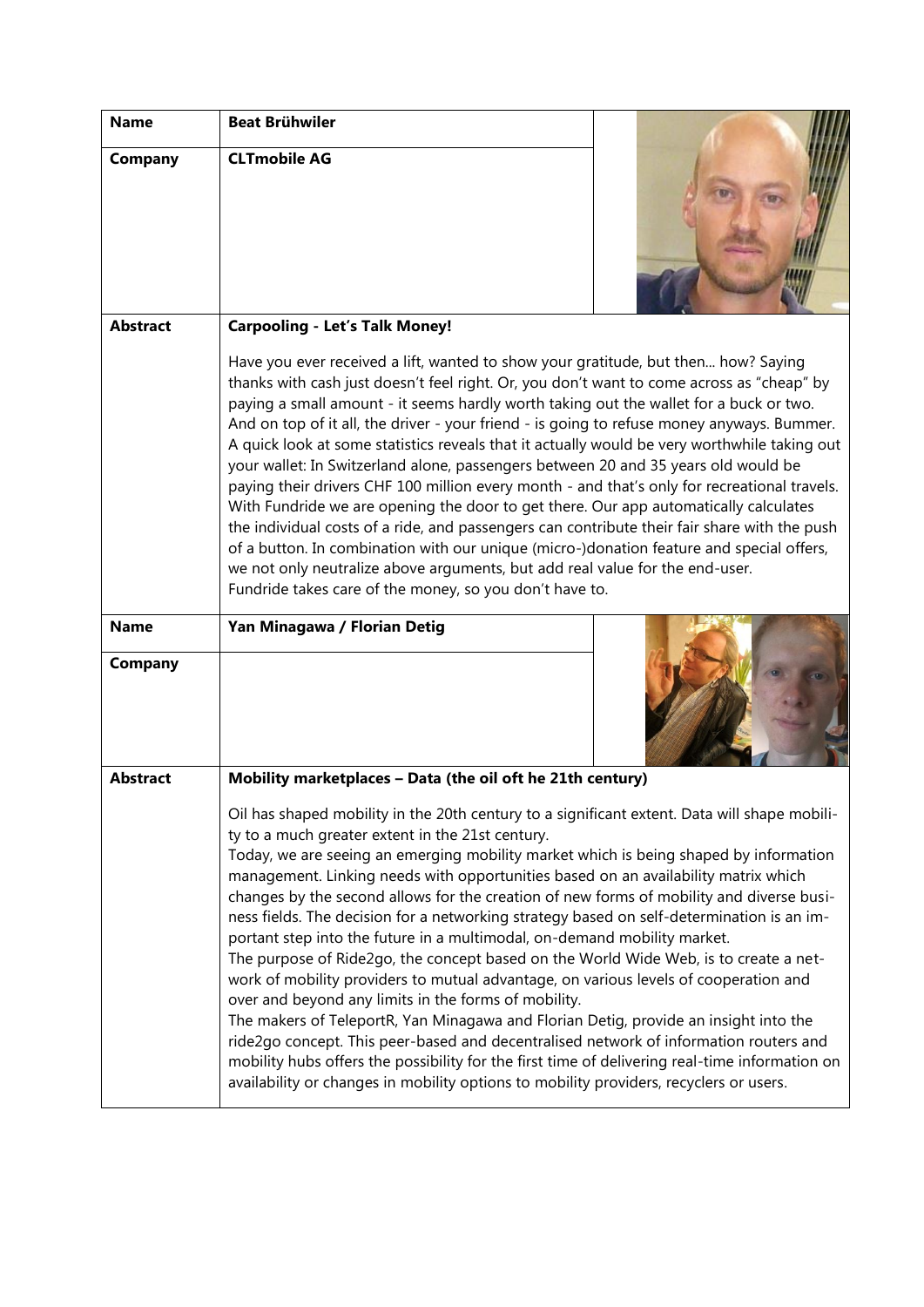| <b>Name</b>            | <b>Julian Hauck</b>                                                                                                                                                                                                                                                                                                                                                                                                                                                                                                                                                                                                                                                                                                                                                                                                                                                                                                                                                                                                                                                                                                                                            |  |
|------------------------|----------------------------------------------------------------------------------------------------------------------------------------------------------------------------------------------------------------------------------------------------------------------------------------------------------------------------------------------------------------------------------------------------------------------------------------------------------------------------------------------------------------------------------------------------------------------------------------------------------------------------------------------------------------------------------------------------------------------------------------------------------------------------------------------------------------------------------------------------------------------------------------------------------------------------------------------------------------------------------------------------------------------------------------------------------------------------------------------------------------------------------------------------------------|--|
| Company                | <b>FahrtenFuchs</b>                                                                                                                                                                                                                                                                                                                                                                                                                                                                                                                                                                                                                                                                                                                                                                                                                                                                                                                                                                                                                                                                                                                                            |  |
| <b>Abstract</b>        | <b>Share what's there: Tour Bus Pooling</b>                                                                                                                                                                                                                                                                                                                                                                                                                                                                                                                                                                                                                                                                                                                                                                                                                                                                                                                                                                                                                                                                                                                    |  |
|                        | Since the deregulation of long-distance coach travel at the beginning of the year, new<br>long-distance coach services are starting up in Germany almost daily. What virtually no<br>one knows is that before this, thousands of coaches were taking people on day trips to<br>music events, right up to multi-day trips abroad, travelling across Europe. However, many<br>of the seats on these tourist trips remain empty. In close cooperation with established<br>coach companies, FahrtenFuchs exclusively marketed the empty seats as "an opportunity<br>for a coach ride ". In this way FahrtenFuchs is the first time providing people in more rural<br>areas with an opportunity for low-cost, safe and reliable travel in what is according to the<br>German Federal Environmental Agency the most environmentally friendly form of trans-<br>port. The innovative door-to-door search engine developed in-house helps users to<br>maintain a clear view of the wide range of offers. Since FahrtenFuchs integrates all long-<br>distance coaches, FahrtenFuchs.de gives users the widest range of long-distance coach<br>travel offers in Germany. |  |
| <b>Name</b><br>Company | <b>Frank Anders</b><br><b>Match Rider UG</b>                                                                                                                                                                                                                                                                                                                                                                                                                                                                                                                                                                                                                                                                                                                                                                                                                                                                                                                                                                                                                                                                                                                   |  |
| Abstract               | <b>Ridesharing for Daily Commutes</b>                                                                                                                                                                                                                                                                                                                                                                                                                                                                                                                                                                                                                                                                                                                                                                                                                                                                                                                                                                                                                                                                                                                          |  |
|                        | In recent years there has been an exponential increase in the use of ridesharing platforms<br>for organizing long-distance carpools. But why haven't we seen this same success for our<br>shorter daily trips?<br>The Ride Board is Match Rider's new mobility platform for ridesharing within businesses<br>and organizations, and makes all critical information regarding sharing and finding rides<br>transparent for employees. The ease-of-use and flexibility of Match Rider reduces com-<br>muter traffic, decreases CO2 emissions, and saves employee's money without the need to<br>download extra software or purchase hardware. Our system of interconnected, user-<br>created "Match Points", which are analogous to bus stops, is the key to how Match Rider<br>creates the user experience. Business Developer Frank Anders will tell us how this new<br>concept has reinvented the traditional model of carpooling. Save Money, reduce traffic,<br>and help your colleagues get to work!                                                                                                                                                       |  |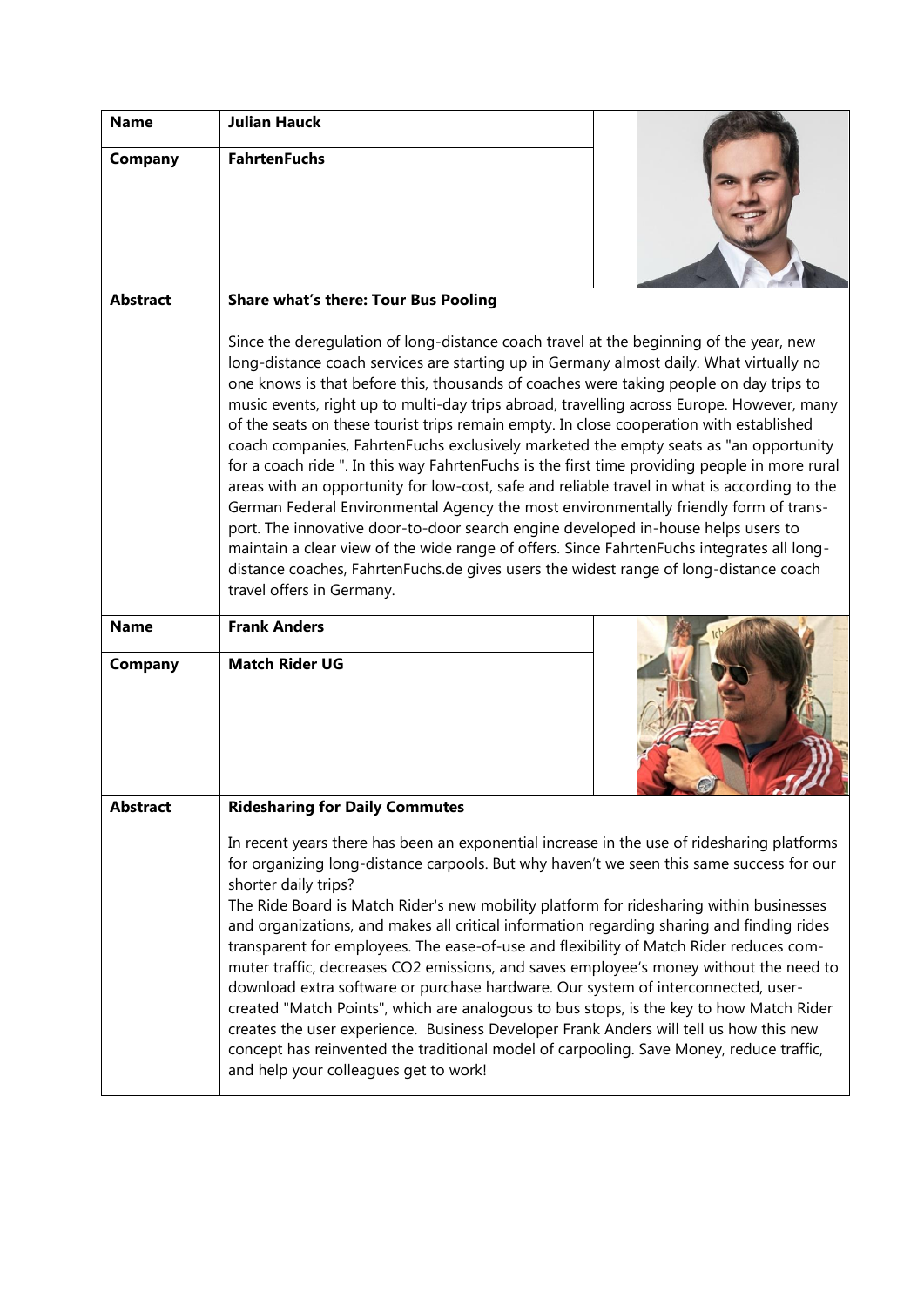| <b>Name</b>     | <b>Joshua Steffen</b>                                                                                                                                                                                                                                                                                                                                                                                                                                                                                                                                                                                                                                                                                                                                                                                                                                                                                                                                                                                                                                                                                                                                                                                                                                                                                                                                                                                                        |  |  |
|-----------------|------------------------------------------------------------------------------------------------------------------------------------------------------------------------------------------------------------------------------------------------------------------------------------------------------------------------------------------------------------------------------------------------------------------------------------------------------------------------------------------------------------------------------------------------------------------------------------------------------------------------------------------------------------------------------------------------------------------------------------------------------------------------------------------------------------------------------------------------------------------------------------------------------------------------------------------------------------------------------------------------------------------------------------------------------------------------------------------------------------------------------------------------------------------------------------------------------------------------------------------------------------------------------------------------------------------------------------------------------------------------------------------------------------------------------|--|--|
| Company         | <b>ATGmobility</b>                                                                                                                                                                                                                                                                                                                                                                                                                                                                                                                                                                                                                                                                                                                                                                                                                                                                                                                                                                                                                                                                                                                                                                                                                                                                                                                                                                                                           |  |  |
|                 |                                                                                                                                                                                                                                                                                                                                                                                                                                                                                                                                                                                                                                                                                                                                                                                                                                                                                                                                                                                                                                                                                                                                                                                                                                                                                                                                                                                                                              |  |  |
|                 |                                                                                                                                                                                                                                                                                                                                                                                                                                                                                                                                                                                                                                                                                                                                                                                                                                                                                                                                                                                                                                                                                                                                                                                                                                                                                                                                                                                                                              |  |  |
|                 |                                                                                                                                                                                                                                                                                                                                                                                                                                                                                                                                                                                                                                                                                                                                                                                                                                                                                                                                                                                                                                                                                                                                                                                                                                                                                                                                                                                                                              |  |  |
| <b>Abstract</b> | <b>SMUVE eScooter-Sharing</b>                                                                                                                                                                                                                                                                                                                                                                                                                                                                                                                                                                                                                                                                                                                                                                                                                                                                                                                                                                                                                                                                                                                                                                                                                                                                                                                                                                                                |  |  |
|                 | "Collaborative mobility", which describes forms of mobility that focus on sharing modes<br>of transport, can be viewed on the wocomoco homepage. Most of the concepts and ide-<br>as still revolve around familiar systems such as carsharing or carpooling. However, the<br>talk here is about modes of transport - not just cars. Interested parties are now discussing<br>the adaptation of the successful carsharing model to the bicycle, how e-mobility is fin-<br>ding its way into the sharing fleets or how work is now being carried out on peer-to-<br>peer-systems. At the moment, however, there is still little or nothing heard about scoo-<br>ters in the context of "collaborative mobility".<br>SMUVE from ATGmobility puts the eScooter at the heart of sharing. ATGmobility is con-<br>vinced that in a future with increasing urban density and traffic, as well as the demand<br>and need for sustainable mobility, increasing importance will be attached to electric small<br>and light vehicles. This is where eScooters in addition to Flyer's and Twizy's also show<br>their credentials. Scooters are already in vogue - agile, cost effective and exuding an ur-<br>ban zest for life. eScooters still require a 'jump start' to establish their position over the<br>fossil-fuel scooter - we propose a sharing system. SMUVE is smart, future proof and full<br>of life- we ride with a smile |  |  |
| <b>Name</b>     | <b>Olivier Perrotey</b>                                                                                                                                                                                                                                                                                                                                                                                                                                                                                                                                                                                                                                                                                                                                                                                                                                                                                                                                                                                                                                                                                                                                                                                                                                                                                                                                                                                                      |  |  |
| Company         | <b>Tooxme</b>                                                                                                                                                                                                                                                                                                                                                                                                                                                                                                                                                                                                                                                                                                                                                                                                                                                                                                                                                                                                                                                                                                                                                                                                                                                                                                                                                                                                                |  |  |
| <b>Abstract</b> | The Social Mobility by Tooxme                                                                                                                                                                                                                                                                                                                                                                                                                                                                                                                                                                                                                                                                                                                                                                                                                                                                                                                                                                                                                                                                                                                                                                                                                                                                                                                                                                                                |  |  |
|                 | With the rise of the 'Collaborative Consumption', new ways to share, lend and swap<br>goods or skills are flourishing. Based on the principles of the 'sharing Economy', Tooxme<br>is introducing an innovative instant Ride-sharing service available on Smartphones. In<br>order to provide users with a smarter Mobility experience, the application integrates<br>public and private transportation means (multimodal functionality) available as well as<br>social networks-enabled featured. In addition, Tooxme combines an original value-<br>redistribution model within the community.<br>The Tooxme Pilot was launched in January 2013 as a Beta version in the cantons of Gene-<br>va and Vaud with the support of the TCS. The presentation will give you an insight into<br>their challenges, strategy, launch feedback and figures after 4 months of existence.                                                                                                                                                                                                                                                                                                                                                                                                                                                                                                                                               |  |  |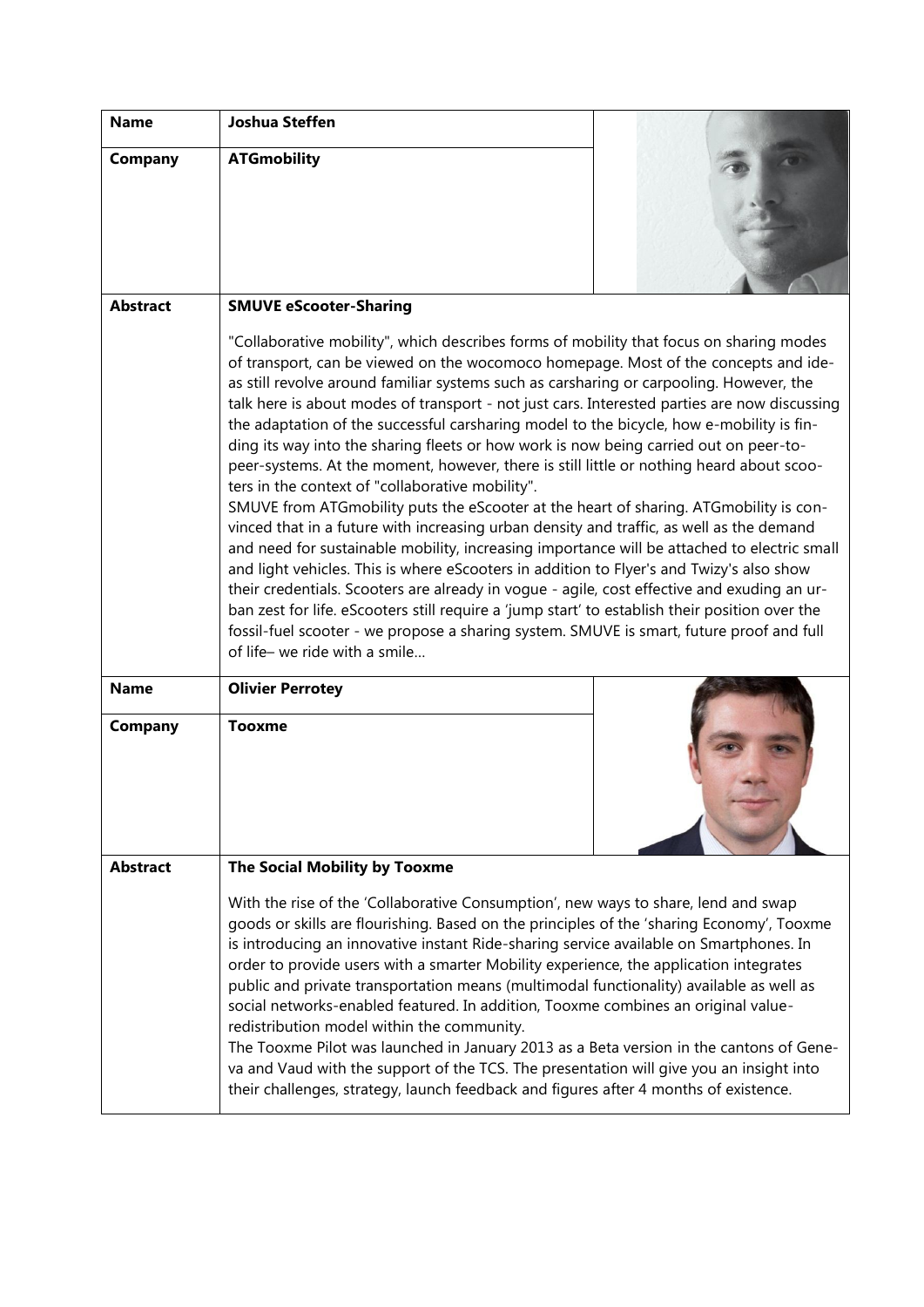| 11.00 h         | <b>Session 2 - B2C Carsharing</b>                                                                                                                                                                                                                                                                                                                                                                                                                                                                                                                                                                                                                                                                                                                                                                                                                                                                                                                                                                                                                                                                                                                                |  |  |
|-----------------|------------------------------------------------------------------------------------------------------------------------------------------------------------------------------------------------------------------------------------------------------------------------------------------------------------------------------------------------------------------------------------------------------------------------------------------------------------------------------------------------------------------------------------------------------------------------------------------------------------------------------------------------------------------------------------------------------------------------------------------------------------------------------------------------------------------------------------------------------------------------------------------------------------------------------------------------------------------------------------------------------------------------------------------------------------------------------------------------------------------------------------------------------------------|--|--|
| <b>Name</b>     | <b>Rolf Lübke</b>                                                                                                                                                                                                                                                                                                                                                                                                                                                                                                                                                                                                                                                                                                                                                                                                                                                                                                                                                                                                                                                                                                                                                |  |  |
| Company         | <b>DB Rent GmbH</b>                                                                                                                                                                                                                                                                                                                                                                                                                                                                                                                                                                                                                                                                                                                                                                                                                                                                                                                                                                                                                                                                                                                                              |  |  |
| <b>Abstract</b> | <b>Carsharing in the network</b>                                                                                                                                                                                                                                                                                                                                                                                                                                                                                                                                                                                                                                                                                                                                                                                                                                                                                                                                                                                                                                                                                                                                 |  |  |
|                 | Flinkster, the car-sharing program of Deutsche Bahn, with 2,900 cars in 140 cities, has the<br>largest carsharing network in Germany and also offers its customers the opportunity to<br>reserve cars from a fleet of another 2,500 vehicles in Switzerland, the Netherlands and<br>Austria.<br>In his presentation Rolf Lübke illustrates the successful integration of numerous carsha-<br>ring providers, automobile manufacturers and car rental companies in the Flinkster plat-<br>form, as well as the intermodal linking of long-distance transport, local public transport,<br>car and bicycle to a door-to-door offer of Deutsche Bahn.                                                                                                                                                                                                                                                                                                                                                                                                                                                                                                                |  |  |
| <b>Name</b>     | <b>Eva Helmeth</b>                                                                                                                                                                                                                                                                                                                                                                                                                                                                                                                                                                                                                                                                                                                                                                                                                                                                                                                                                                                                                                                                                                                                               |  |  |
| <b>Company</b>  | <b>Mobility</b>                                                                                                                                                                                                                                                                                                                                                                                                                                                                                                                                                                                                                                                                                                                                                                                                                                                                                                                                                                                                                                                                                                                                                  |  |  |
| <b>Abstract</b> | <b>Mobility - Carsharing - Swiss style</b>                                                                                                                                                                                                                                                                                                                                                                                                                                                                                                                                                                                                                                                                                                                                                                                                                                                                                                                                                                                                                                                                                                                       |  |  |
|                 | One person in every 60 in Switzerland is already a Mobility customer and has access to a<br>fleet of 2'650 cars around the clock. Networking with public transport was an area of<br>focus for the cooperative from the outset: in addition to close cooperation with SBB, Mo-<br>bility provides combination offering with tariff associations. One of the overall key fea-<br>tures of the service offered by Mobility is its wide diversity. Various offers for private<br>customers supplement the Business carsharing for business customers and in this way<br>ensure optimum utilization of the mobility fleet. In 2013 Mobility will be launching addi-<br>tional, attractive offers in the areas of low-car/car-free living as well as corporate and<br>pool vehicles. In addition, Mobility is also a software supplier for carsharing companies<br>outside Switzerland, e.g. for the automotive group Renault which operates its free floa-<br>ting project "Twizy way" using Mobility software. The cooperative structure helps to drive<br>forward these developments through the profits being continually reinvested in growth<br>and technology. |  |  |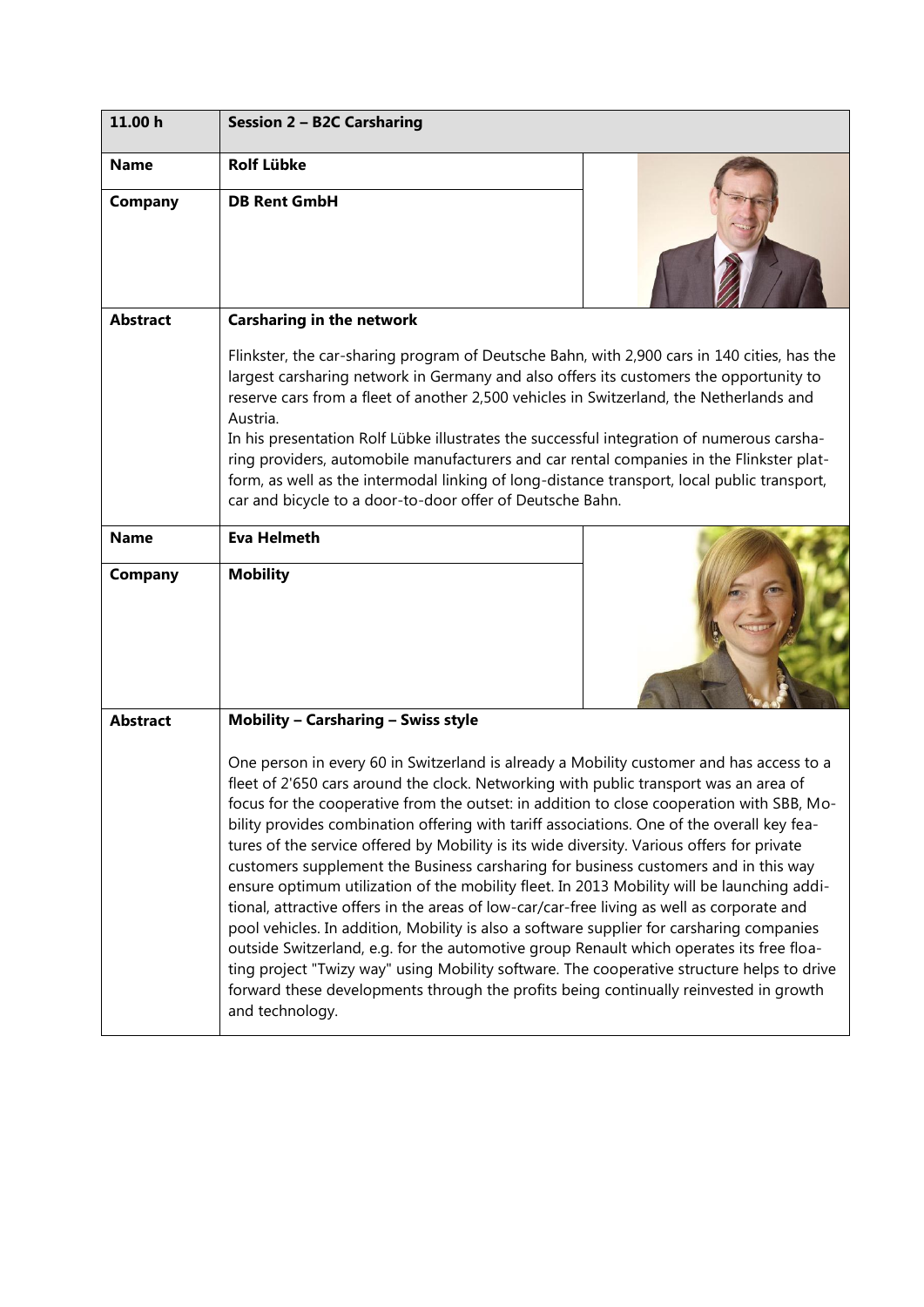| <b>Name</b>     | <b>Bill Jones</b>                                                                                                                                                                                                                                                                                                                                                                                                                                                                                                                                                                                                                                                                                                                                                                                                                                                                                                                                                                                                                                                                                                                                                                                                                                                                                                                        |  |
|-----------------|------------------------------------------------------------------------------------------------------------------------------------------------------------------------------------------------------------------------------------------------------------------------------------------------------------------------------------------------------------------------------------------------------------------------------------------------------------------------------------------------------------------------------------------------------------------------------------------------------------------------------------------------------------------------------------------------------------------------------------------------------------------------------------------------------------------------------------------------------------------------------------------------------------------------------------------------------------------------------------------------------------------------------------------------------------------------------------------------------------------------------------------------------------------------------------------------------------------------------------------------------------------------------------------------------------------------------------------|--|
| Company         | <b>CiteeCar</b>                                                                                                                                                                                                                                                                                                                                                                                                                                                                                                                                                                                                                                                                                                                                                                                                                                                                                                                                                                                                                                                                                                                                                                                                                                                                                                                          |  |
| <b>Abstract</b> | <b>Responsibilities of Carsharing Providers</b>                                                                                                                                                                                                                                                                                                                                                                                                                                                                                                                                                                                                                                                                                                                                                                                                                                                                                                                                                                                                                                                                                                                                                                                                                                                                                          |  |
|                 | The further development of mobility as a sign of the growing urbanization of the popula-<br>tion is a shared responsibility. Legislators, local authorities and mobility providers have an<br>obligation to develop new, meaningful concepts which encourage people to changing<br>the way they think and act. There is also a need on the part of the citizens themselves to<br>be willing to change direction. However, there is still often a lack of the right range of<br>offers and the matching concept to offer services really relevant to the masses. CiteeCar<br>is taking up this challenge and offering the first truly mass-compatible solution.                                                                                                                                                                                                                                                                                                                                                                                                                                                                                                                                                                                                                                                                           |  |
| <b>Name</b>     | <b>Andreas Allebrod</b>                                                                                                                                                                                                                                                                                                                                                                                                                                                                                                                                                                                                                                                                                                                                                                                                                                                                                                                                                                                                                                                                                                                                                                                                                                                                                                                  |  |
| Company         | <b>Drive Carsharing</b>                                                                                                                                                                                                                                                                                                                                                                                                                                                                                                                                                                                                                                                                                                                                                                                                                                                                                                                                                                                                                                                                                                                                                                                                                                                                                                                  |  |
| <b>Abstract</b> | Multimodal mobility in the ecomobility                                                                                                                                                                                                                                                                                                                                                                                                                                                                                                                                                                                                                                                                                                                                                                                                                                                                                                                                                                                                                                                                                                                                                                                                                                                                                                   |  |
|                 | The medium-sized company Drive-CarSharing GmbH, based in Solingen, North Rhine-<br>Westphalia, has possessed the know-how on the carsharing industry since 1993 and been<br>involved in numerous networked mobility and e-mobility projects over many years. Posi-<br>tioned as an environmentally-orientated organisation with close links to public transport<br>and concentrated in the local urban area.<br>Depending on the type of franchise concept, the affiliated partners can bring in their own<br>vehicles to the system, with these then being available to the public transport, municipal,<br>public utility, housing association and corporate customer groups. With Deutsche Bahn's<br>carsharing "Flinkster" added to the mix, a local, open carpool is offered in the usual pro-<br>cess. Further drive concepts and providers are constantly being added to this combine,<br>networked with the local public transport offering. As the first carsharing provider, Drive<br>has been jointly offering "E-mobility for everyone" since mid-2009. The e-car projects<br>RUHRAUTOe, LEM, and E-Carflex were successfully started up with competent project<br>partners in the 2nd phase of the model region, with over 70 new electric cars. In March<br>2013 Drive was elected one of the 5 largest green-tech trends. |  |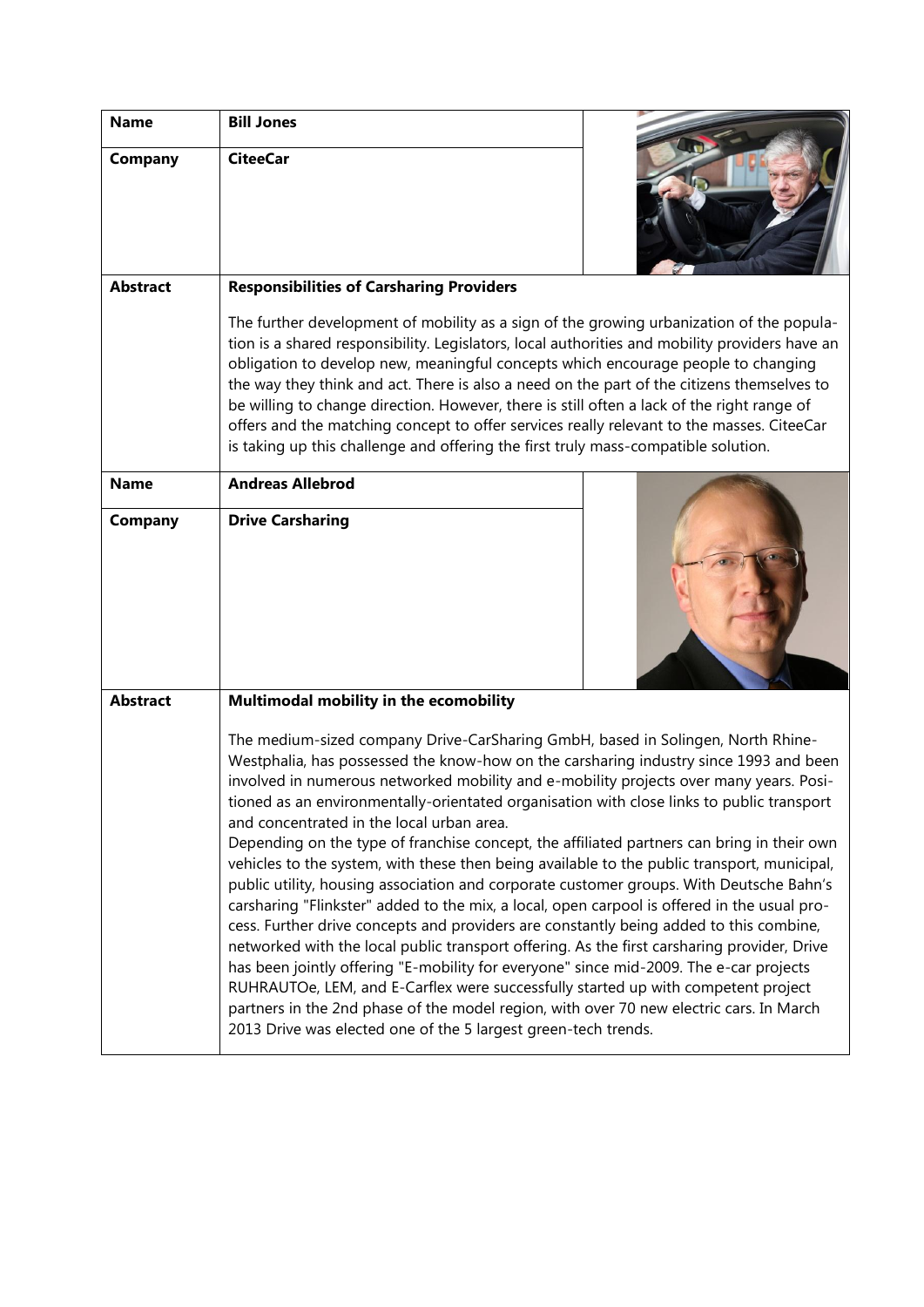| <b>Name</b>     | <b>Andreas Leo</b>                                                                                                                                                                                                                                                                                                                                                                                                                                                                                                                                                                                                                                                                                                                                                                                                                                                                                                                                                                                                                                                                                                          |  |  |
|-----------------|-----------------------------------------------------------------------------------------------------------------------------------------------------------------------------------------------------------------------------------------------------------------------------------------------------------------------------------------------------------------------------------------------------------------------------------------------------------------------------------------------------------------------------------------------------------------------------------------------------------------------------------------------------------------------------------------------------------------------------------------------------------------------------------------------------------------------------------------------------------------------------------------------------------------------------------------------------------------------------------------------------------------------------------------------------------------------------------------------------------------------------|--|--|
| Company         | Car <sub>2Go</sub>                                                                                                                                                                                                                                                                                                                                                                                                                                                                                                                                                                                                                                                                                                                                                                                                                                                                                                                                                                                                                                                                                                          |  |  |
| <b>Abstract</b> | Car2go - just get in and drive off wherever you are                                                                                                                                                                                                                                                                                                                                                                                                                                                                                                                                                                                                                                                                                                                                                                                                                                                                                                                                                                                                                                                                         |  |  |
|                 | The mobility concept of car2go by Daimler redefines the individual inner city traffic: smart<br>fortwo vehicles can be rented everywhere and anytime with an attractive (minute-based)<br>rate. Finding and booking of the cars is done via smartphone or the internet. The rental fee<br>itself is billed through an innovative telematic unit inside the car. Car2go was 2008 the<br>worldwide first station-independent Carsharing solution und stands at the top of the mar-<br>ket since then. As of today, the service is available in 19 countries in Europe and Northern<br>America. The more than 7.300 cars - counting already more than 1000 battery electric<br>vehicles - have been rented more than 8 million times by more than 375.000 customers.<br>Noteworthy features of car2go are:<br>Availability: A large number of vehicles are spread around the city area<br>Flexibility: Open-end and one-way rental is available at no extra cost<br>Simplicity: Fully automatic, easy-to-understand rental process<br>Transparency of cost: no binding contract, no monthly fees, no minimum rental ti-<br>me. |  |  |
| 13.45 h         | <b>Session 3 Fahrgemeinschaften</b>                                                                                                                                                                                                                                                                                                                                                                                                                                                                                                                                                                                                                                                                                                                                                                                                                                                                                                                                                                                                                                                                                         |  |  |
| <b>Name</b>     | <b>Stephanie Mayr</b>                                                                                                                                                                                                                                                                                                                                                                                                                                                                                                                                                                                                                                                                                                                                                                                                                                                                                                                                                                                                                                                                                                       |  |  |
| <b>Company</b>  | Carpooling.com                                                                                                                                                                                                                                                                                                                                                                                                                                                                                                                                                                                                                                                                                                                                                                                                                                                                                                                                                                                                                                                                                                              |  |  |
| <b>Abstract</b> | Get the World to share the Ride!                                                                                                                                                                                                                                                                                                                                                                                                                                                                                                                                                                                                                                                                                                                                                                                                                                                                                                                                                                                                                                                                                            |  |  |
|                 | Airlines have already optimized it. So have railway companies. Even coach companies. And<br>it's high time that car transport made a start on it. We're talking about a "fill factor" - i.e.<br>transport capacity utilisation. Today, we have cars with fuel consumption levels that would<br>have been unimaginable a few years ago. And yet, in its present form, car transport is high-<br>ly inefficient since cars are normally not being utilised. In this context, ridesharing offers a<br>simple, safe and fast solution that is sustainable, reduces costs and even fun. But how do<br>you increase the fill factor? How do you get people to travel together, to pursue sustainab-<br>le and affordable mobility? With a system that creates trust and commitment and conse-<br>quently achieves the necessary critical mass in order to combine supply and demand. Our<br>vision: Get the world to share the ride!                                                                                                                                                                                              |  |  |